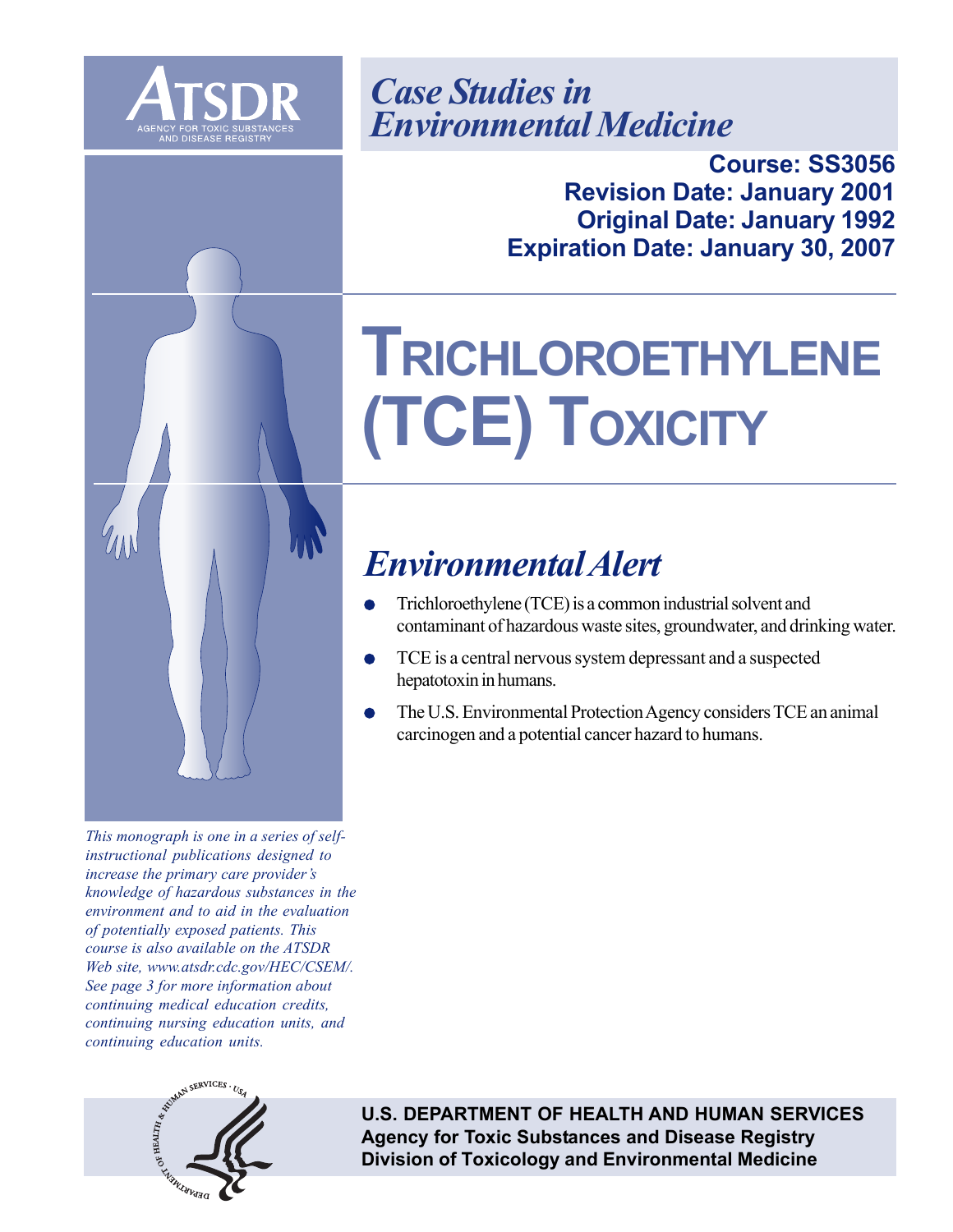### **ATSDR/DHEP Revision Authors:**  Diane Drew, RN, MPA; Felicia Pharagood-Wade, MD; Kimberly Gehle, MD, MPH

**ATSDR/DHEP Revision Planners:**  William Carter, MD; Diane Dennis-Flagler, MPH; Patricia Drehobl, RN, BSN (CDC/PHPPO); Kim Gehle, MD, MPH; Darlene Johnson, RN, BSN, MA; Ralph O'Connor Jr, PhD

**Edited By:** Pamela S. Wigington

**Original Contributors:** Sarah Royce, MD, MPH

**Original Peer Reviewers:** Charles Becker, MD; Jonathan Borak, MD; Joseph Cannella, MD; Robert Fried, MD; Bernard Goldstein, MD; Alan Hall, MD; Richard J. Jackson, MD, MPH; Jonathan Rodnick, MD; Linda Rosenstock, MD, MPH; Brian A. Wummer, MD

The state of knowledge regarding the treatment of patients potentially exposed to hazardous substances in the environment is constantly evolving and is often uncertain. In this monograph, ATSDR has made diligent effort to ensure the accuracy and currency of the information presented, but makes no claim that the document comprehensively addresses all possible situations related pediatrics and environmental health. This monograph is intended as a resource for pediatricians and other child health care providers in assessing the condition and managing the treatment of patients potentially exposed to hazardous substances. It is not, however, a substitute for the professional judgment of a health care provider. The document must be interpreted in light of specific information regarding the patient and in conjunction with other sources of authority.

Use of trade names and commercial sources is for identification only and does not imply endorsement by the Agency for Toxic Substances and Disease Registry or the U.S. Department of Health and Human Services.

### **Table of Contents**

| Evaluation Questionnaire and Posttest, Course Number SS3056  23 |  |
|-----------------------------------------------------------------|--|
|                                                                 |  |

**Each content expert for this case study indicated no conflict of interest to disclose with the case study subject matter.** 

**ATSDR Publication No.: ATSDR-HE-CS-2002-0004**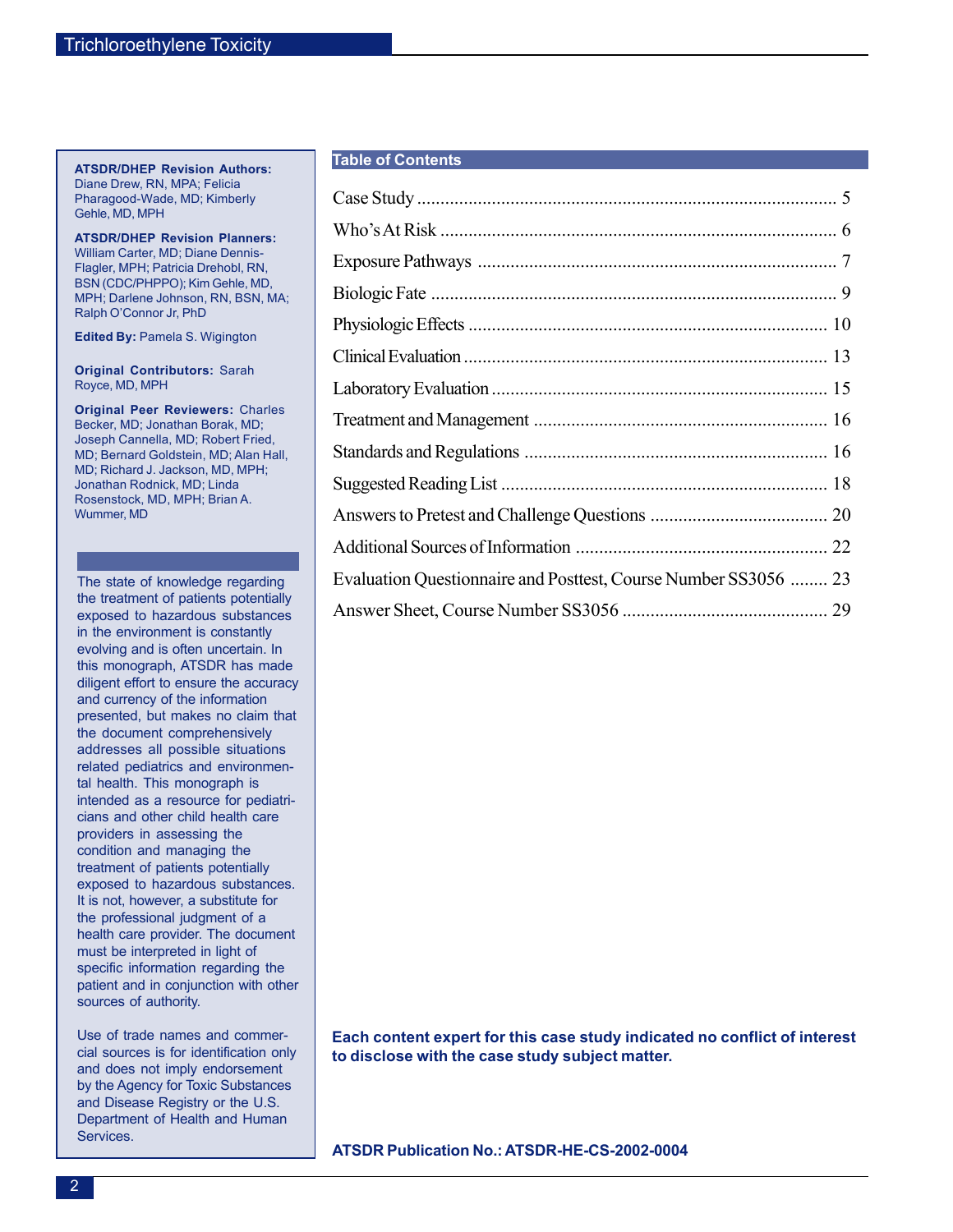# **Case Studies in Environmental Medicine (CSEM): Trichloroethylene (TCE) Toxicity**

# **Goals and Objectives**

The goals of this CSEM are to increase the knowledge of health care providers, especially pediatricians, of the special susceptibilities of children to hazardous substances in the environment and to aid in their evaluation of potentially exposed patients.

After completion of this educational activity, the reader should be able to discuss the major exposure routes for trichloroethylene, describe two potential environmental and occupational sources of exposure to trichloroethylene, state two reasons why trichloroethylene is a health hazard, describe factors contributing to trichloroethylene toxicity, identify evaluation and treatment protocols for persons exposed to trichloroethylene, and list two sources of information on trichloroethylene.

# **Accreditation**

## **Continuing Medical Education (CME)**

The Centers for Disease Control and Prevention (CDC) is accredited by the Accreditation Council for Continuing Medical Education (ACCME) to provide continuing medical education for physicians. CDC designates this educational activity for a maximum of 1.5 hours in category 1 credit toward the American Medical Association (AMA) Physician's Recognition Award. Each physician should claim only those hours of credit that he/she actually spent in the educational activity.

## **Continuing Nursing Education (CNE)**

This activity for 1.6 contact hours is provided by CDC, which is accredited as a provider of continuing education in nursing by the American Nurses Credentialing Center's Commission on Accreditation.

## **Continuing Education Units (CEU)**

CDC has been approved as an Authorized Provider of continuing education and training programs by the International Association for Continuing Education and Training and awards 0.1 continuing education units (CEUs).

# **Instructions**

See page 4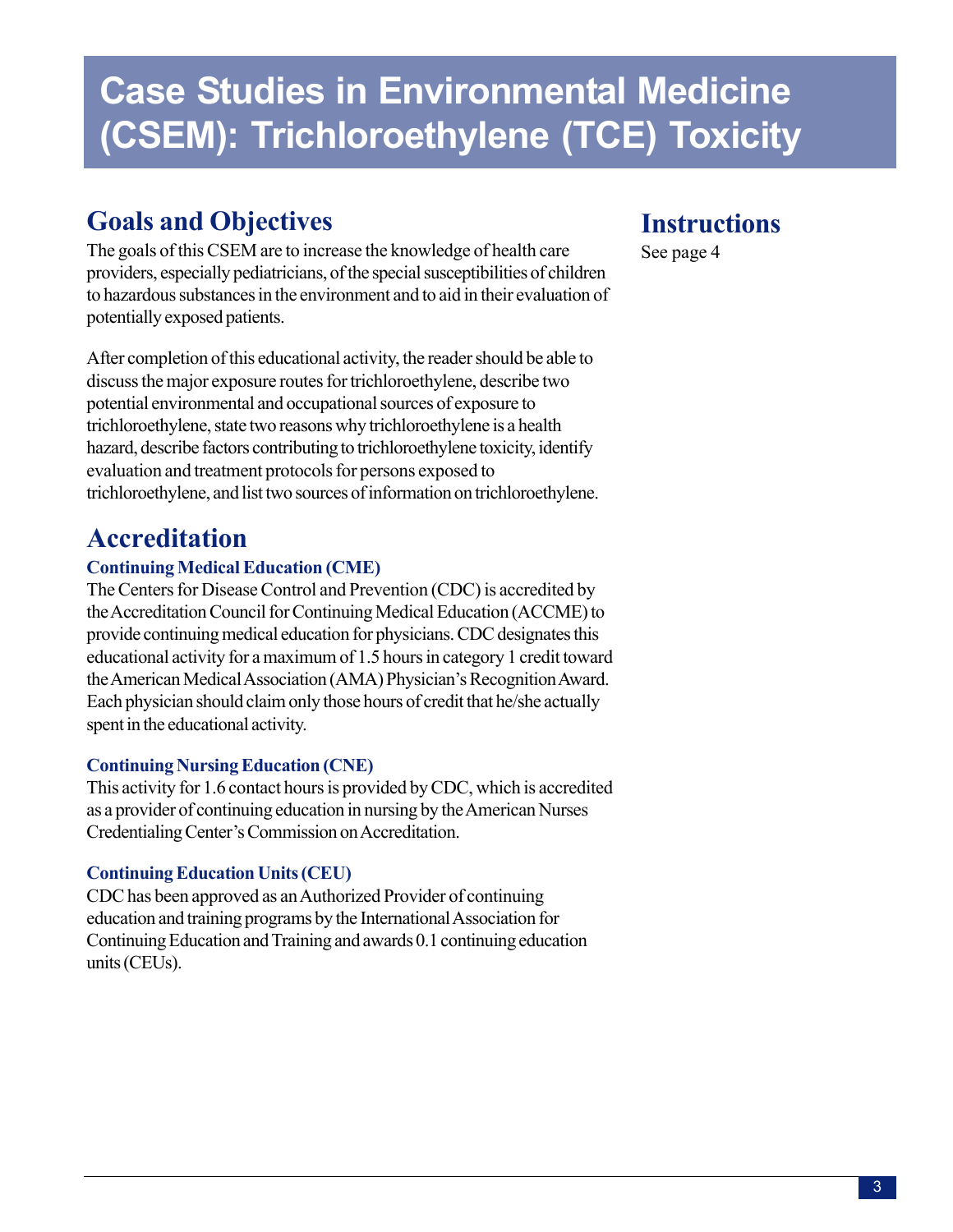The questionnaire and posttest must be completed and returned electronically, by fax, or by mail for eligibility to receive continuing education credit.

# **Instructions for Completing CSEM Online**

- 1. Read this CSEM, *Trichloroethylene (TCE) Toxicity*; all answers are in the text.
- 2. Link to the MMWR/ATSDR Continuing Education General Information page (www.cdc.gov/atsdr/index.html).
- 3. Once you access this page, select the Continuing Education Opportunities link.
- 4. Once you access the MMWR/ATSDR site online system, select the electronic file and/or register and test for a particular ATSDR course.
	- a. Under the heading "Register and Take Exam," click on the test type desired.
	- b. If you have registered in this system before, please use the same login and password. This will ensure an accurate transcript.
	- c. If you have not previously registered in this system, please provide the registration information requested. This allows accurate tracking for credit purposes. Please review the CDC Privacy Notice (www.cdc.gov/ privacy.htm).
	- d. Once you have logged in/registered, select the test and take the posttest.
- 5. Answer the questions presented. To receive continuing education credit, you must answer all of the questions. Some questions have more than one answer. Questions with more than one answer will instruct you to "indicate all that are true."
- 6. Complete the course evaluation and posttest no later than **January 29, 2007**.
- 7. You will be able to immediately print your continuing education certificate from your personal transcript.

## **Instructions for Completing CSEM on Paper**

- 1. Read this CSEM, *Trichloroethylene (TCE) Toxicity*; all answers are in the text.
- 2. Complete the evaluation questionnaire and posttest, including your name, mailing address, phone number, and e-mail address, if available.
- 3. Circle your answers to the questions. To receive your continuing education credit, you must answer all of the questions.
- 4. Sign and date the posttest.
- 5. Return the evaluation questionnaire and posttest, no later than **December 30, 2006**, to CDC by mail or fax: **Mail or** Fax

 Continuing Education Coordinator 770-488-4178 Environmental Medicine, ATSDR 1600 Clifton Road, NE (MS F-32) Atlanta, GA 30333

Division of Toxicology and ATTN: Continuing Education Coordinator

6. You will receive an award certificate within 90 days of submitting your credit forms. No fees are charged for participating in this continuing education activity. 4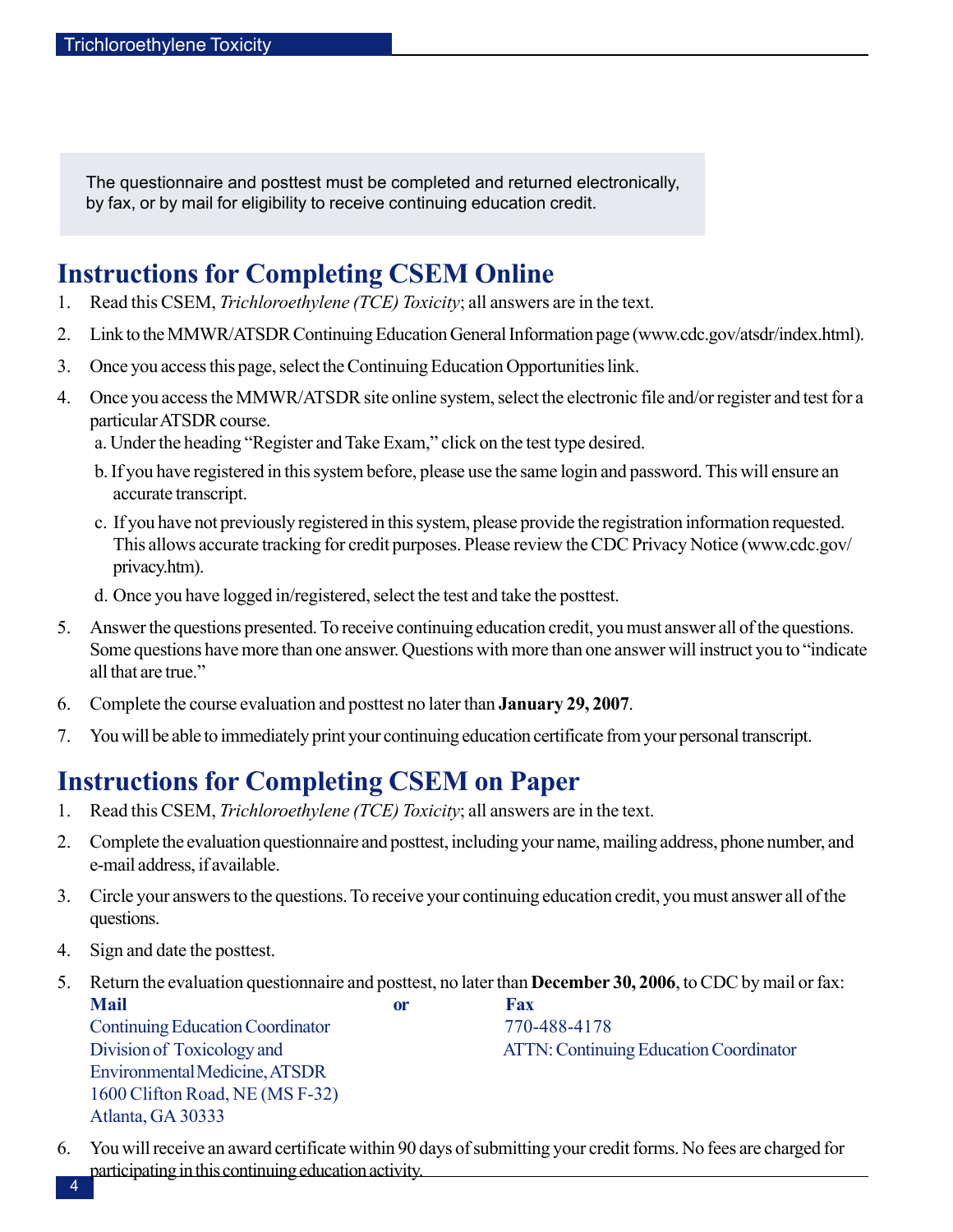# <span id="page-4-0"></span>**Case Study**

Your practice is in a suburban community with a number of high-technology industries. A couple for whom you have been the family physician asks for an appointment to discuss their daughter's illnesses and a matter of concern to them.

During the initial consultation, the mother reports that they are living in an area supplied by municipal well water. They recently received a notice from the municipal water district stating that their drinking water contains 100 parts per billion (ppb) trichloroethylene (TCE), and as a precaution, they are being supplied with bottled drinking water until an alternative well can be put into service. The notice indicates that the well water is suitable for bathing and laundering. The father indicates that he is familiar with TCE; it is used in the electronics plant where he works.

The daughter, aged 4, has had a number of ear infections during her first 2 years, culminating in a myringotomy at age 3. Follow-up by an ear, nose, and throat specialist has shown normal hearing. Although there have been no further infections, the mother stresses that her daughter seems to have a greater number of colds than her classmates and "has not seemed as healthy as she should be." However, the daughter's chart does not reflect an unusual number of office visits or calls. The mother also notes that the child's daycare center is next to "some kind of machine shop" where a chemical odor has been noticed recently. Several of the children and one of the teachers have complained of eye and throat irritation in association with the odor.

The mother, who is 33 years old, then reveals that she might be pregnant and that she has had mild nausea for 1 week. It has been 8 weeks since her last menstrual period. Both parents are concerned about the possibility that the TCE in the drinking water might have affected the fetus. Although this pregnancy was planned, they might consider terminating the pregnancy if the baby was likely to be "damaged." They are also concerned that the entire family might suffer from cancer or other diseases in the future.

Before receiving bottled water, the family drank tap water when thirsty and made coffee with tap water. The family also used tap water for cooking and for brushing their teeth, and it is still used for bathing. They have never noticed discoloration or an off-taste to the tap water. They encourage their child to drink water instead of sodas during the summer and estimate that the amount of water each of them consumes is 2 to 3 glasses a day.

You schedule each parent and the child for an individual office visit.

**The concerns of a young family exposed to trichloroethylenecontaminated drinking water** 

## *Pretest*

- *(a) What would you include on the mother's and daughter's problem lists?*
- *(b) What additional information would you seek before seeing the family again?*
- *(c) What reassurances might you provide at the end of this initial visit?*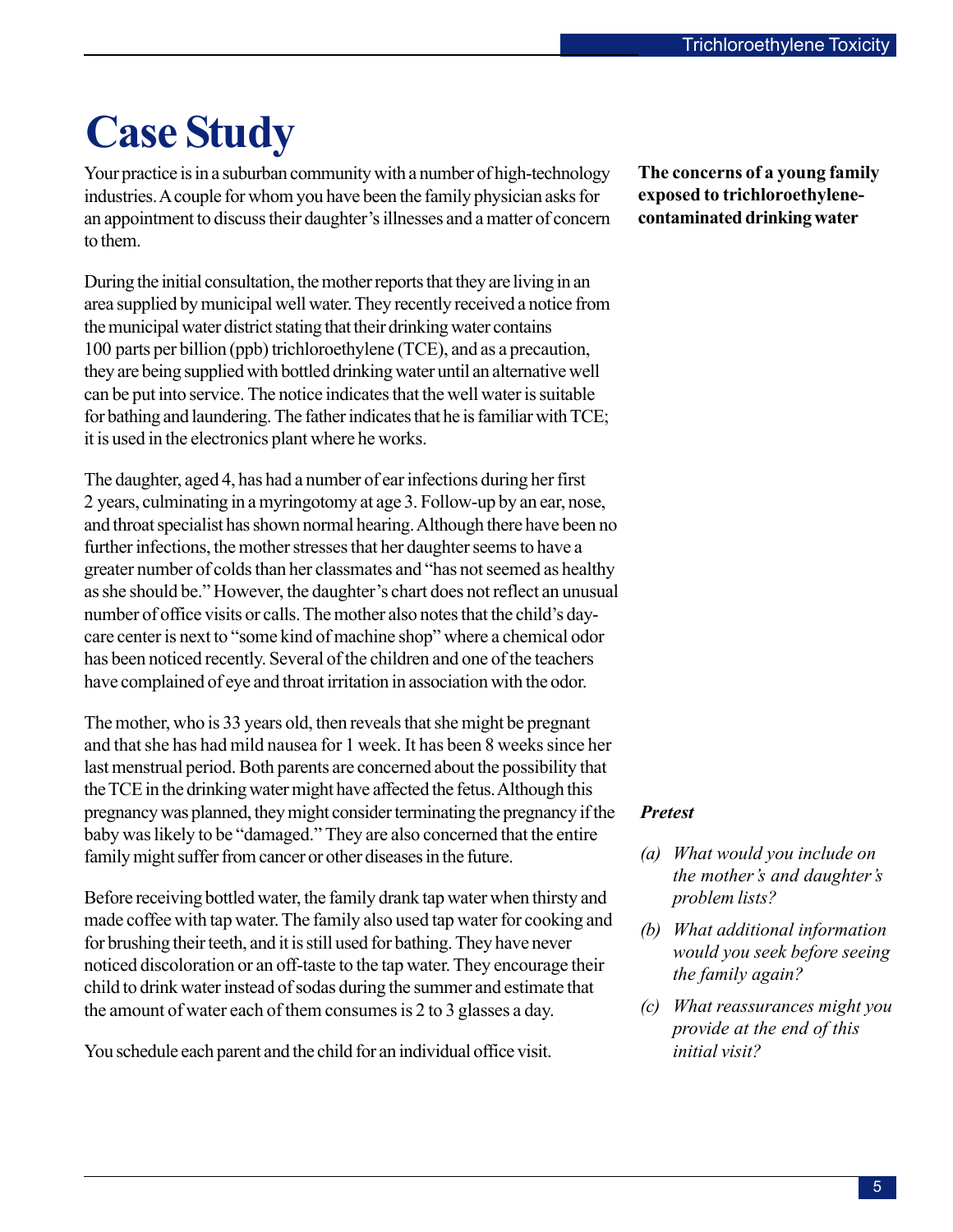- <span id="page-5-0"></span>Workers in metal-fabricating and cleaning operations have the greatest likelihood of exposure to high concentrations of TCE.
- Because TCE inhalation can cause euphoria, deliberate abuse can occur.
- Some people might be predisposed to developing ventricular fibrillation or asystole after exposure to high concentrations of TCE.

- Ingestion of alcohol can potentiate the central nervous system depressant effects of TCE.
- TCE crosses the placenta and can accumulate in the fetus.

# **Who's at Risk**

Most significant exposures to TCE occur in the workplace. The National Institute for Occupational Safety and Health (NIOSH) has estimated that 3.5 million workers in the United States are exposed to TCE, with the majority of high exposures ascribed to metal-degreasing operations. Deaths have occurred in workers who were accidentally exposed to high levels of TCE, and in solvent abusers deliberately sniffing typewriter correction fluid from plastic bags or in enclosed spaces. Some of these deaths were due to asphyxia, whereas others were attributed to either ventricular fibrillation or asystole. Although no human studies have directly assessed potential dysrhythmogenic effects of TCE, no evidence exists to show that persons exposed to TCE at background environmental concentrations or at allowable workplace levels are at increased risk of developing cardiac dysrhythmias.

Until 1977, when certain uses were banned, TCE was used as an inexpensive, nonflammable, and self-administered obstetrical anesthetic (Trilene). It was discovered that alkali in rebreathing systems could lead to the production of dichloroacetylene, which produces cranial nerve injuries. Workers in environments containing this TCE-decomposition product could also be at risk of developing trigeminal, optic, or facial nerve effects.

Alcohol potentiates TCE's effects on the central nervous system (CNS). Concurrent alcohol consumption and exposure to TCE can result in "degreaser's flush," a temporary redness and itching of the back, neck, and face. Theoretically, liver dysfunction or disulfiram (Antabuse) treatment could reduce the metabolism of TCE and thus increase its CNS depressant effects.

TCE is one of the volatile organic contaminants most frequently found in groundwater. The possibility of an association between ingested TCE and long-term effects, including malignancies, has been raised, but scientific evidence proving that these effects are due to TCE exposure is lacking. TCE rapidly crosses the placenta in both humans and animals, and can accumulate in the fetus. To gather information on the health effects of ingesting TCE-contaminated water, the Agency for Toxic Substances and Disease Registry (ATSDR), in cooperation with the states, has established a national registry. This registry is discussed in the Sources of Information section.

### *Challenge*

*(1) Which members of the family described in the case study are at increased risk for adverse effects from TCE? Explain.*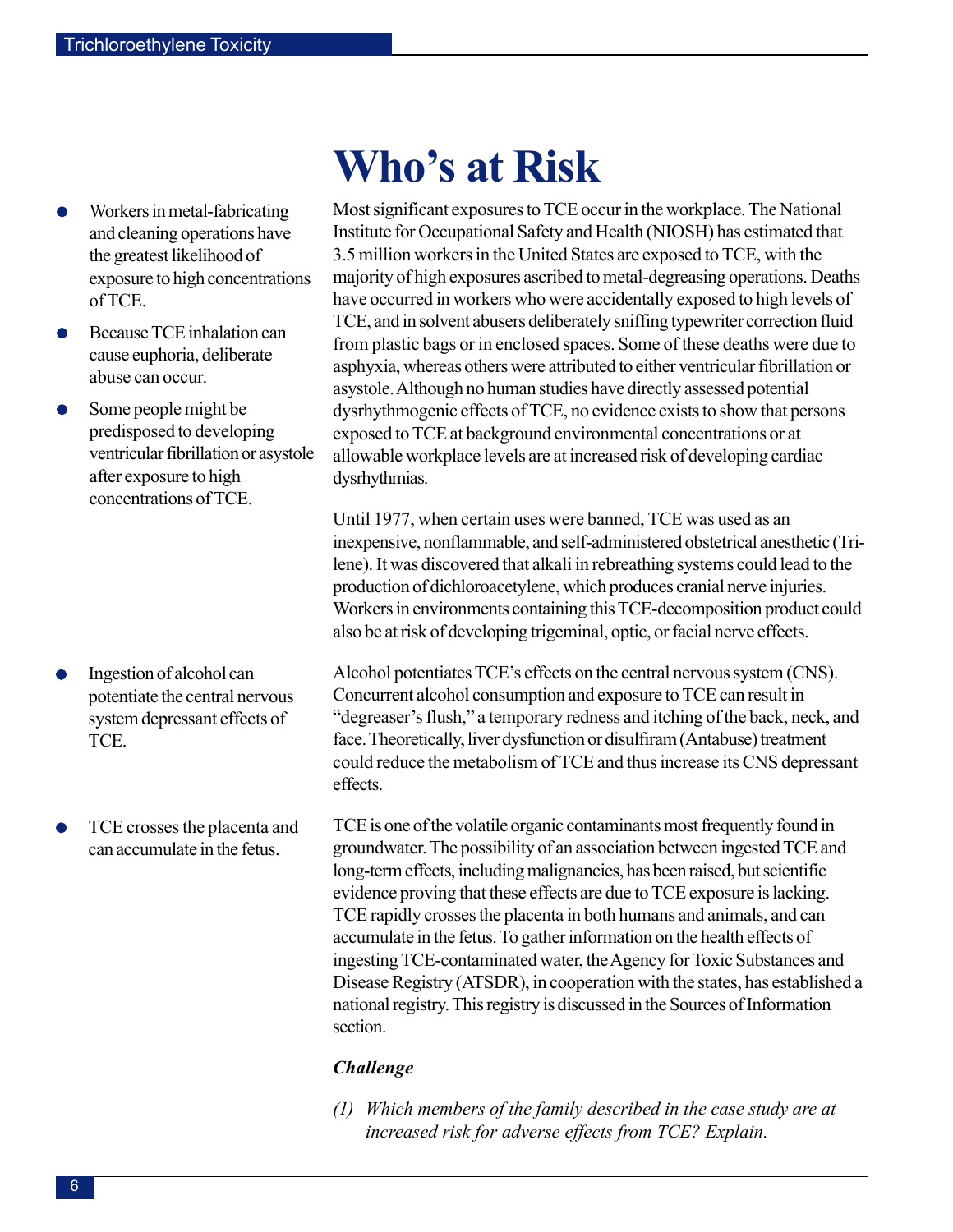# <span id="page-6-0"></span>**Exposure Pathways**

Trichloroethylene or TCE (Cl<sub>2</sub>C=CHCl) is a clear, colorless, nonflammable liquid that has a sweet, fruity odor characteristic of chloroform. The odor threshold is approximately 100 parts per million (ppm). For some workers, TCE's odor might not be detectable at concentrations near the American Conference of Governmental Industrial Hygienists (ACGIH) recommended threshold limit value of 50 ppm or the Occupational Safety and Health Administration (OSHA) limit of 100 ppm (both determined by an 8-hour time-weighted average), and so might not provide adequate warning of its presence.

Synonyms for trichloroethylene include TCE, Tri, trichloroethene, acetylene trichloride, and ethylene trichloride. Trade names for this industrial solvent include Benzinol, Circosolve, Flock Flip, Narcogen, Perm-A-Chlor, Triclene, and Vestrol.

TCE does not occur naturally; therefore, its presence indicates manufacture, use, or storage. Estimated use patterns suggest that 80% of TCE is used for vapor degreasing of fabricated metal parts in the automotive and metal industries. Consumer products that contain TCE include typewriter correction fluids, paint removers and strippers, adhesives, spot removers, and cleaning fluids for rugs. Before its ban for certain applications in 1977, TCE was also used as a general (mostly obstetric) anesthetic, grain fumigant, disinfectant, pet food additive, and extractant of spices in foods and caffeine in coffee.

Occupational exposures might occur in chemical industries that manufacture polyvinyl chloride, pentachloroethane, and other polychlorinated aliphatic hydrocarbons, flame-retardant chemicals, and insecticides where TCE is a chemical intermediate. Other potential exposures occur in manufacturing processes of disinfectants, pharmaceuticals, dyes, perfumes, and soaps. Mechanics, oil processors, printers, resin workers, rubber cementers, shoemakers, textile and fabric cleaners, tobacco denicotinizers, varnish workers, and dry cleaners also have increased likelihood of TCE exposure, although most dry cleaners now use tetrachloroethylene (perchloroethylene) or 1,1,1-trichloroethane.

In the workplace, TCE is seldom present as a pure substance. Industrialgrade TCE contains small amounts of stabilizers in the form of antioxidants or acid receptors; total chemical impurities usually do not exceed 0.1% by weight. Decomposition of TCE into dichloroacetylene (a neurotoxic compound) and phosgene (a serious pulmonary irritant) occurs in the presence of alkali at temperatures above 60°C for the unstabilized compound and above 130°C for the stabilized compound.

 $\bullet$ The most common sources of nonoccupational exposure to TCE are ambient air and drinking water.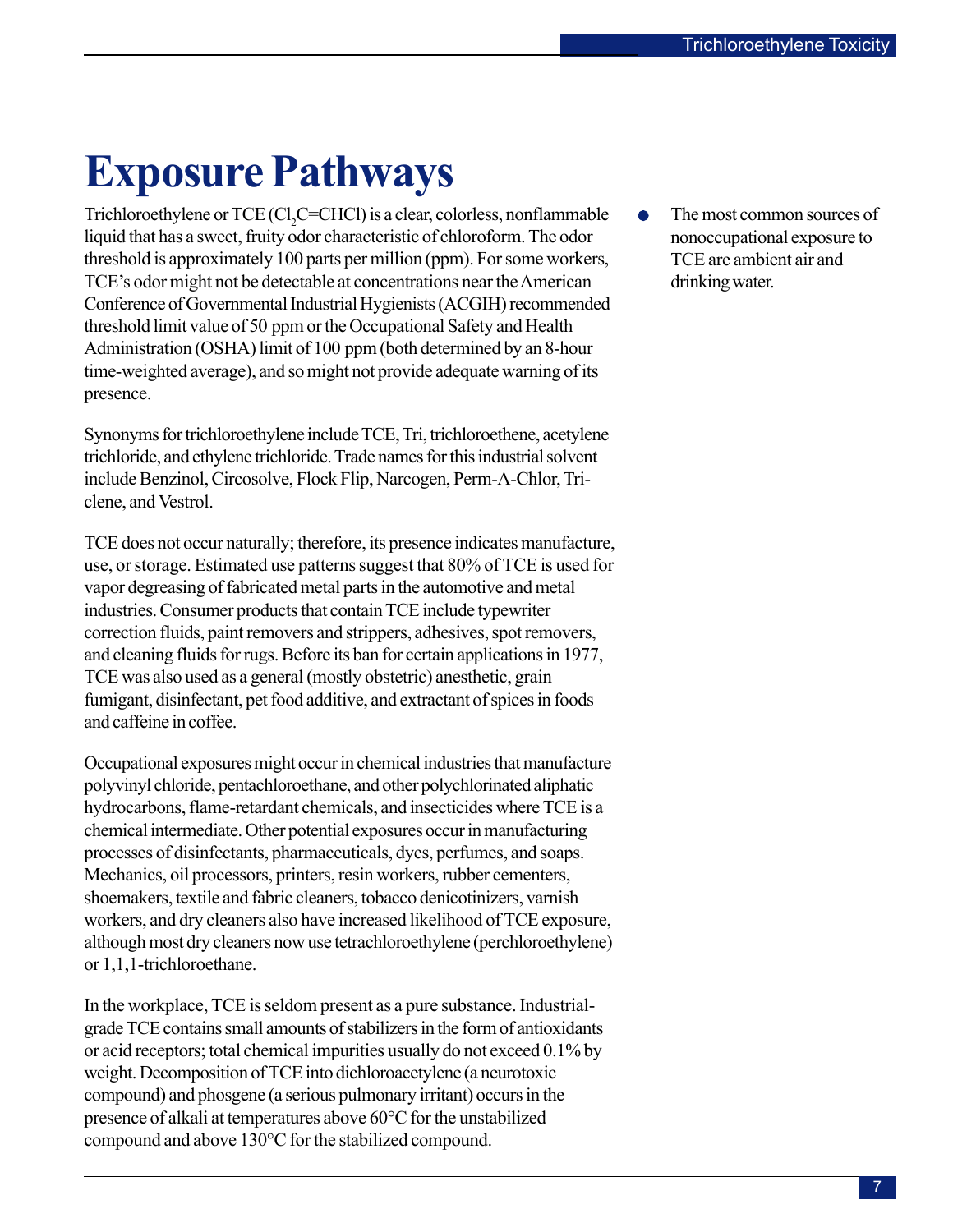Because of its widespread use, TCE has become a common environmental contaminant. Contamination results from evaporative losses during use; discharge to surface waters and groundwater by industry, commerce, and individual consumers; leaching from hazardous waste landfills into groundwater; and from the incidental addition of TCE during food production.

In the atmosphere, TCE is destroyed by photooxidation, with a half-life of 3–8 days during the summer months and approximately 2 weeks in cold climates during the winter. This relatively short half-life significantly limits the transport of TCE in air; however, the continual volatilization of TCE from emission sources or contaminated surface waters ensures its persistence in air. Examination of arctic air between 1982 and 1983 demonstrated mean TCE levels of 8 parts per trillion (ppt) to 9 ppt. This compares to mean concentrations of 30 ppt TCE in rural or remote areas, 460 ppt in urban and suburban areas, and up to 1,200 ppt in areas nearest emission sources. Indoor air concentrations have ranged from 140 ppt in a school to 5,000 ppt in an office building. Surveys have detected TCE in at least 8,612 of 1,428 hazardous waste sites on the National Priorities List of the U.S. Environmental Protection Agency (EPA), with a maximum level of 12,300 ppt TCE in the ambient air at one New Jersey site.

TCE in drinking water is a result of its rapid leaching from landfills and its discharge from industrial wastewaters. TCE volatilizes quickly from water depending on temperature, water movement, and aeration. The biodegradation of TCE under anaerobic conditions is slow, making TCE relatively persistent in subsurface waters. An EPA national groundwater survey detected TCE in approximately 10% of the wells tested. It is the most frequently detected organic solvent in groundwater supplies, and is estimated to be in up to 34% of the nation's drinking water supplies.

Because of TCE's volatility, household activities such as bathing, laundering, and cooking with contaminated water can produce TCE air concentrations above ambient levels. Both natural and processed foods can contain TCE because of direct uptake through the environment, contamination of water used in food processing, and contamination by solvents used in cleaning food processing equipment. Most processed foods examined contain levels of a few parts per billion. Studies indicate that TCE has a low tendency to bioaccumulate in the food chain.

### *Challenge*

*(2) What are the possible sources of exposure to TCE for the family described in the case study?*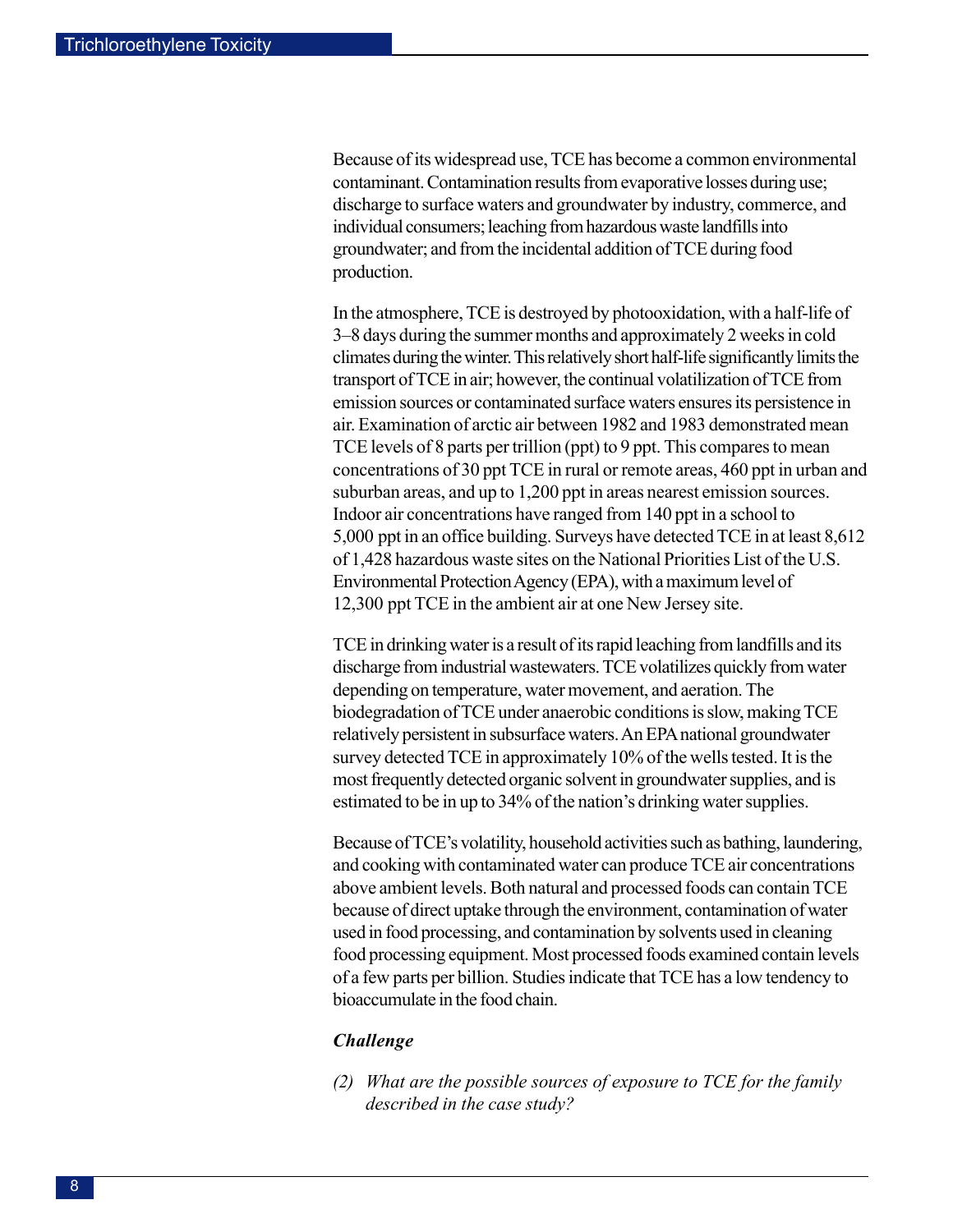# <span id="page-8-0"></span>**Biologic Fate**

At 100 to 200 ppm TCE, the lungs of human volunteers absorbed approximately 50% of an inhaled dose during the first 30 minutes of exposure. Case reports of human poisoning after ingestion of TCE indicate that gastrointestinal absorption is also substantial.

Once absorbed, TCE is rapidly cleared from the blood. Because of its lipid solubility, TCE accumulation occurs in organs containing high levels of adipose tissue. Data from human studies indicate that body fat and the liver accumulate the greatest portion of absorbed TCE.

In humans, TCE is metabolized primarily in the liver by the mixed-function oxidase system that probably converts TCE to an oxide (epoxide). Subsequently, this reactive intermediate might rearrange to trichloroacetaldehyde and then to chloral hydrate, the latter forming the trichloroethanol and trichloroacetic acid metabolites excreted in the urine after TCE exposure. At levels of 54 to 140 ppm TCE, human volunteers metabolized approximately 90% of an inhaled dose. No studies have provided evidence of saturation of TCE metabolism in humans, at least for short-term inhalation exposure to high concentrations (i.e., about 300 ppm). Kinetic modeling shows a plateau or steady state in metabolism with repeated exposure.

A relatively small amount of absorbed TCE is exhaled unchanged; most of an absorbed dose is metabolized and excreted in the urine. After exposure to air concentrations of between 100 and 200 ppm, approximately 30% to 50% of an absorbed dose appears in urine as trichloroethanol, and about 10% to 30% appears as trichloroacetic acid. The time between TCE inhalation and urinary excretion of trichloroethanol is relatively short (biologic half-life approximately 10 hours) compared to the urinary excretion of trichloroacetic acid (biologic half-life approximately 52 hours). Trichloroacetic acid is theoretically detectable in urine for at least a week after TCE exposure.

Species differences in TCE metabolism might explain observed differences in  $\bullet$ susceptibility to specific TCE-related diseases. Liver cancer, for example, occurs mainly in strains of mice that generate high levels of trichloroacetic and dichloroacetic acids as TCE metabolites in liver cells. By contrast, rats that metabolize more TCE via glutathione conjugation are prone to renal cancer. Because of such species-specific effects, caution must be used when extrapolating adverse effects from experimental animals to humans.

- Pulmonary and gastrointestinal absorption of TCE is rapid.
- TCE metabolism occurs mainly  $\bullet$ in the liver.

Because of species differences in TCE metabolism, caution should be used in extrapolating adverse effects to humans.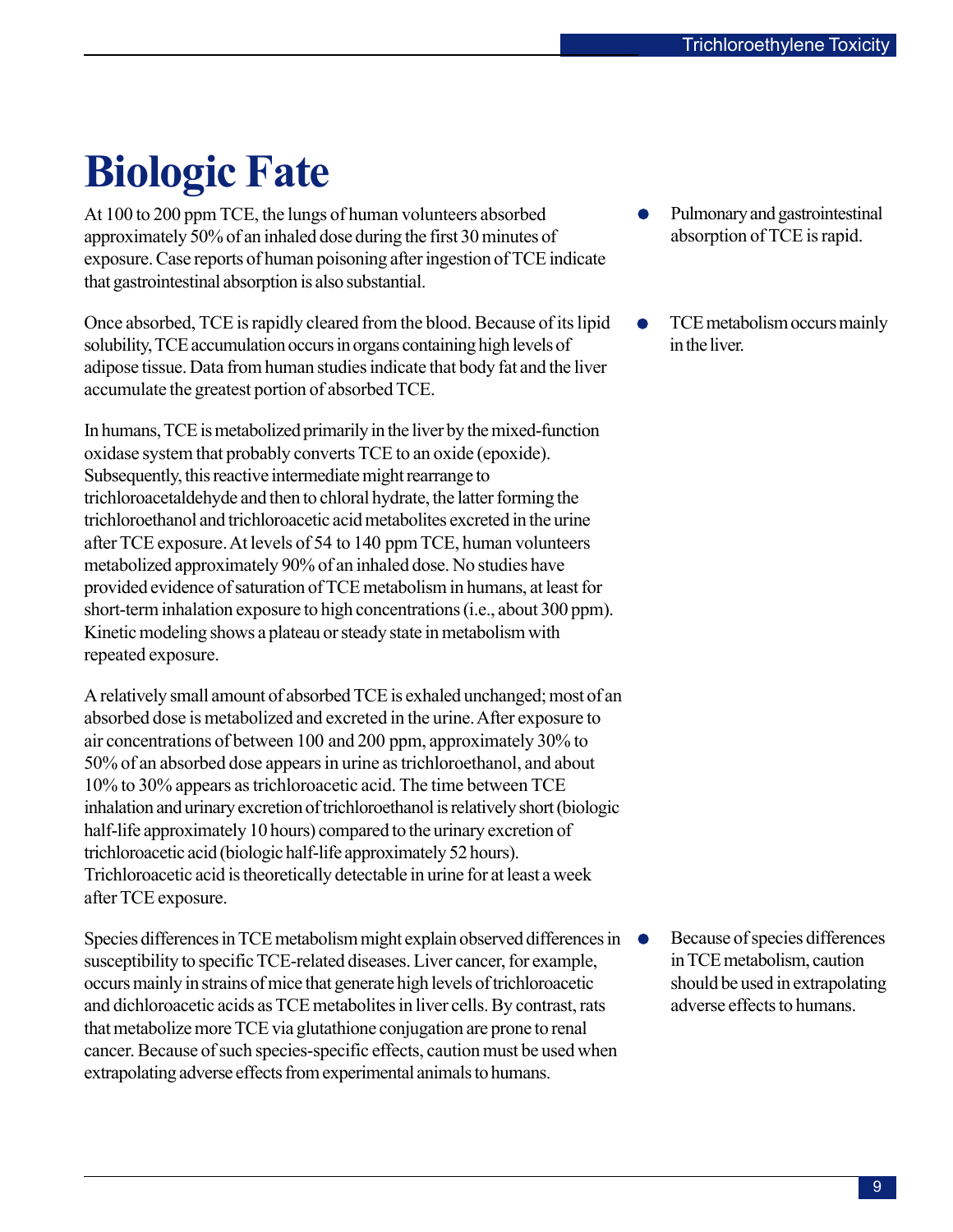### <span id="page-9-0"></span>*Challenge*

- *(3) On the next visit to your office, the mother states that some families in their neighborhood are being seen by another practitioner, who has sent specimens to a laboratory for measurement of indicators of TCE exposure. What biologic indicators of TCE exposure are likely being measured?*
- *(4) If biologic measurements are performed, what considerations should be taken into account to properly interpret the results?*

# **Physiologic Effects**

Some occupational studies have shown that TCE produces CNS effects; mucous membrane, skin, and gastrointestinal irritation; decreased appetite; and headache. Hepatotoxicity has been associated primarily with TCE inhalation and ingestion of very large amounts. Renal failure has been reported in concert with confirmed hepatic damage. Cardiac dysrhythmias may be induced by heavy TCE exposure in susceptible persons.

## **Central Nervous System Effects**

TCE-induced CNS symptoms depend on both concentration and exposure duration. In one study of human volunteers, exposure to TCE air levels of 27 ppm for 1 to 4 hours caused drowsiness and mucous membrane irritation; at 81 ppm it caused headaches. In another study, drowsiness, lethargy, and nausea were noted within 5 minutes at anesthetic concentrations of 2,000 ppm. TCE presumably causes anesthesia by affecting cell membranes and altering neuronal transmission. Symptoms due to short-term exposures typically resolve within a few hours of exposure.

In a study of 50 workers employed from 1 month to 15 years in various industrial cleaning and degreasing operations using TCE, complaints due to chronic exposure included decreased appetite, sleep disturbances, ataxia, vertigo, headache, short-term memory loss, and a reduced number of word associations. Greater frequency of symptoms was noted in workers exposed to higher (85 ppm) than lower (14 ppm) mean TCE concentrations.

Some of the observed neurologic effects from long-term exposure to TCE indicate impaired trigeminal nerve function (e.g., blink reflex and masseter reflex). In the brains of animals chronically exposed to high concentrations of TCE (1,000 to 3,000 ppm), histologic changes have been demonstrated. Persons who have deliberately abused volatile chlorocarbon solvents have developed cerebellar damage and ataxia.

CNS depression is the most prominent effect of acute TCE exposure.

Chronic occupational TCE exposure has been associated with neurologic abnormalities.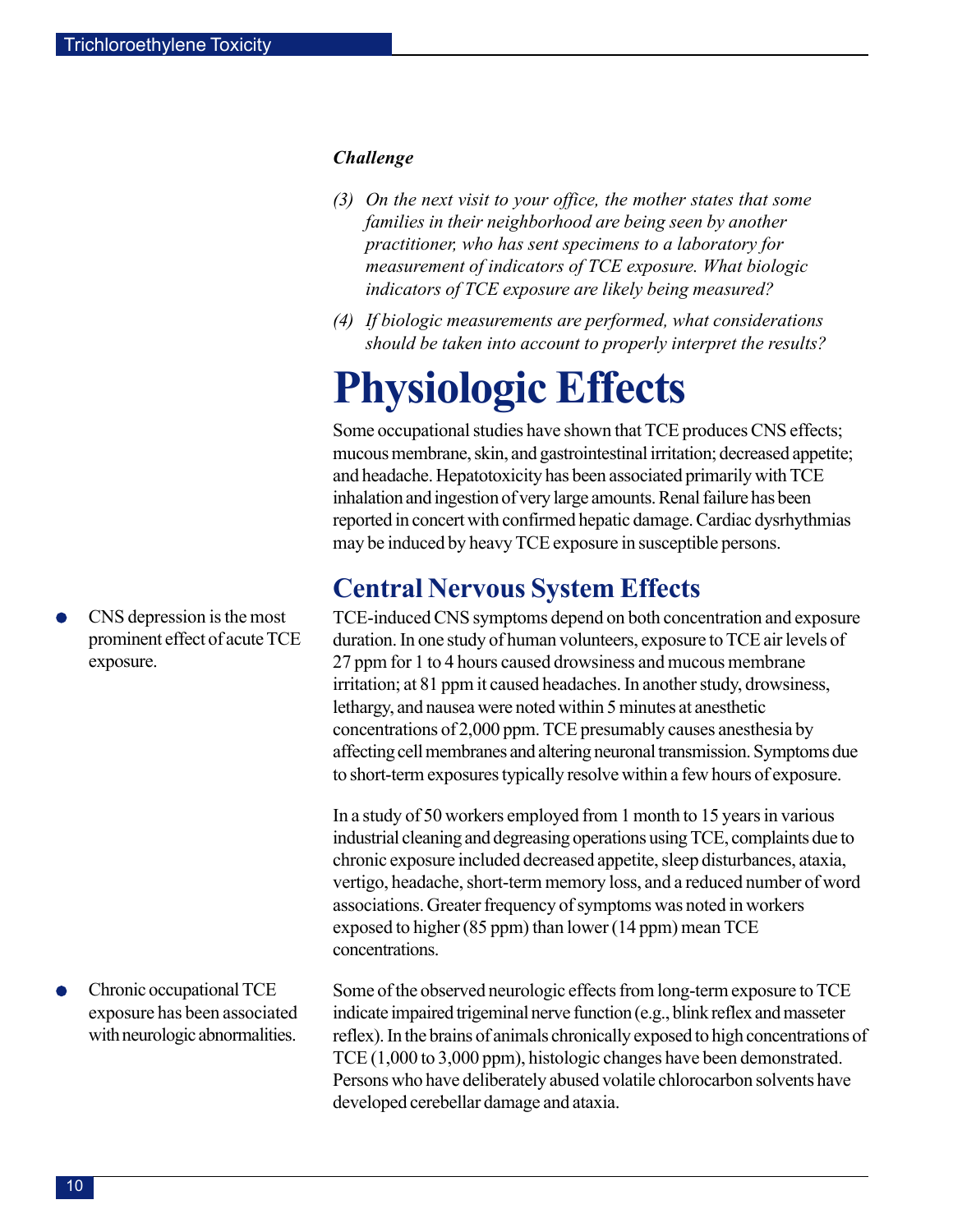# **Cardiovascular Effects**

Mortality studies of TCE-exposed workers do not indicate an increased risk of cardiovascular death. A few susceptible persons who are exposed to near-anesthetic levels during vigorous activity might have increased risk of cardiac dysrhythmia. However, no evidence shows that exposure at high TCE levels causes a predisposition to cardiac toxicity at lower levels. When TCE was administered as an anesthetic agent, serious ventricular dysrhythmias and cardiac arrests were rare and were nearly always associated with hypoxia. Significant ventricular ectopy would not be expected from TCE exposure at background environmental levels or those currently allowed in the workplace.

# **Gastrointestinal and Renal Effects**

When swallowed, TCE causes gastrointestinal (GI) irritation, with possible inflammation of the GI tract, manifested as nausea, vomiting, diarrhea, and abdominal pain. Hepatotoxicity has been associated primarily with intentional TCE inhalation abuse. In these cases, hepatic histologic examination has revealed centrilobular necrosis with fatty infiltration. Chronic TCE exposures at concentrations currently permissible in the workplace or at those expected in ambient air are not likely to cause liver damage.

TCE-induced renal failure in humans has been reported, albeit infrequently, and usually in concert with confirmed hepatic damage. One case involved a long-time metal degreaser who developed acute tubular necrosis (confirmed by biopsy), which led to renal failure. Another case involved a worker who was exposed to TCE for 8 hours and who developed allergic interstitial nephritis with secondary tubular necrosis. Animals demonstrate little nephrotoxicity after single, high-dose exposures.

# **Reproductive and Developmental Effects**

No increased incidence of congenital malformations has been detected in babies born to mothers occupationally exposed to TCE. One retrospective occupational study suggested an increased risk of spontaneous abortion in women exposed to TCE, but the result was not statistically significant, and the effect disappeared when odds ratios were adjusted for potential confounders. A small cross-sectional study of degreasing workers showed no effect of TCE exposure on male germ cells. Data from animal studies reveal no adverse effects on reproductive system histology, fertility, or other reproductive performance parameters.

TCE crosses the placenta in animals and has been found in human newborns after maternal TCE anesthesia during childbirth. Human congenital defects were attributed to the ingestion of TCE-contaminated water in two studies, but the significance of these findings is questionable because of mixed chemical exposures and methodologic inadequacies of the studies. In

- Death due to cardiac dysrhythmia related to sensitization of the myocardium to catecholamines in TCEexposed workers has been associated with high doses in conjunction with vigorous physical activity.
- Case reports associate liver damage with inhalation of high doses of TCE.
- Renal toxicity has been described in the literature but would not be expected under ambient air exposure conditions.

Limited studies in workers have  $\bullet$ not detected significant reproductive or developmental abnormalities due to TCE exposure.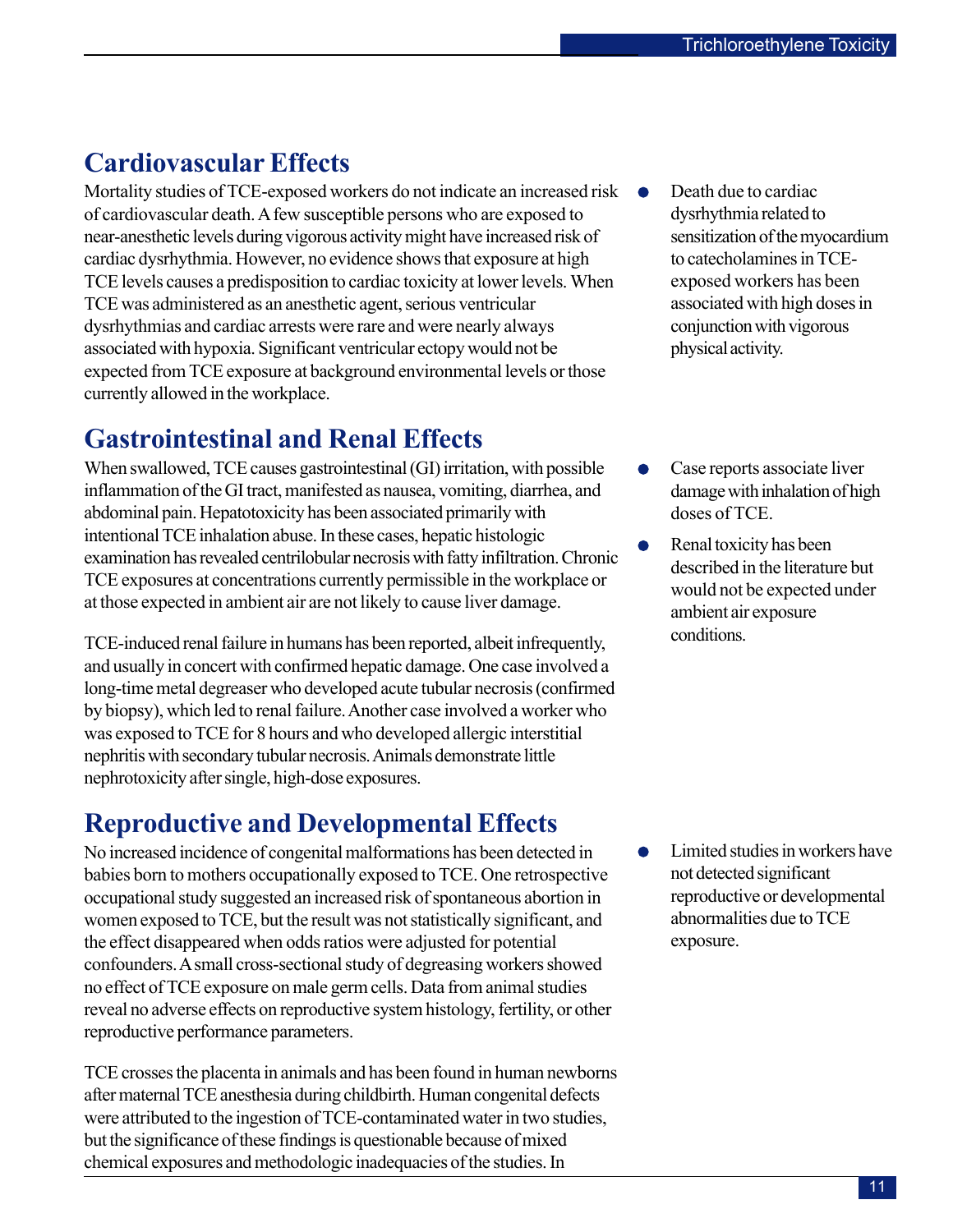Epidemiologic studies of TCEexposed persons to determine cancer risk are suggestive but inconclusive.

animals, some abnormalities (decreased fetal body weight, ossification anomalies, and cardiac defects) have been reported infrequently. Evidence from animal studies, together with the limited information from human studies, suggests that developmental effects might be of concern.

# **Carcinogenic Effects**

Several epidemiologic studies have evaluated carcinogenic effects from TCE exposure. Some have found significant increases in certain types of cancer (stomach, liver, prostate, kidney, and non-Hodgkin lymphoma), whereas other studies did not find any evidence that TCE is carcinogenic to humans. All of these studies have limitations, and firm conclusions on the carcinogenic risk from TCE are not possible.

Inhalation or oral exposure to high doses of TCE produces liver and lung tumors in mice, and renal adenocarcinomas, testicular tumors, and possibly leukemia in rats. The presence of TCE stabilizers, such as epichlorohydrin, may also confound some of these results. These studies indicate that mice are more susceptible than rats to TCE carcinogenicity.

Most epidemiologic studies of workplace exposures to TCE have not demonstrated a significant increase in the incidence of cancer. A 1997 follow-up study of workers found excesses of some cancers, but there was no control for potential confounding factors, and those workers with higher exposure levels generally did not have higher cancer rates than those with lower exposures, which argues against a dose-response effect. The significance of this study has yet to be confirmed. Some inconsistencies between results of animal and human studies might be due to metabolic saturation and the formation of reactive intermediates that occur in animals exposed to high TCE levels but not in humans after low-level exposure.

The cancer classification of TCE is under review by EPA. The International Agency for Research on Cancer has concluded that limited evidence exists in humans for the carcinogenicity of TCE, but sufficient evidence in experimental animals.

# **Other Effects**

TCE produces minimal irritation of the respiratory tract except at concentrations that exceed current workplace standards. Use of TCE in anesthetic concentrations does not damage the pulmonary system. TCE is not a sensitizing agent, and bronchospasm is unlikely to occur except in highly susceptible persons after exposure to high concentrations. There are only a few reports of patch tests being positive.

Like other organic solvents, TCE may produce contact dermatitis, rashes, and burns. The defatting dermatitis resulting from prolonged contact may reduce resistance to skin infections. An irritant reaction resembling an

TCE is a mild respiratory tract irritant and can produce contact dermatitis.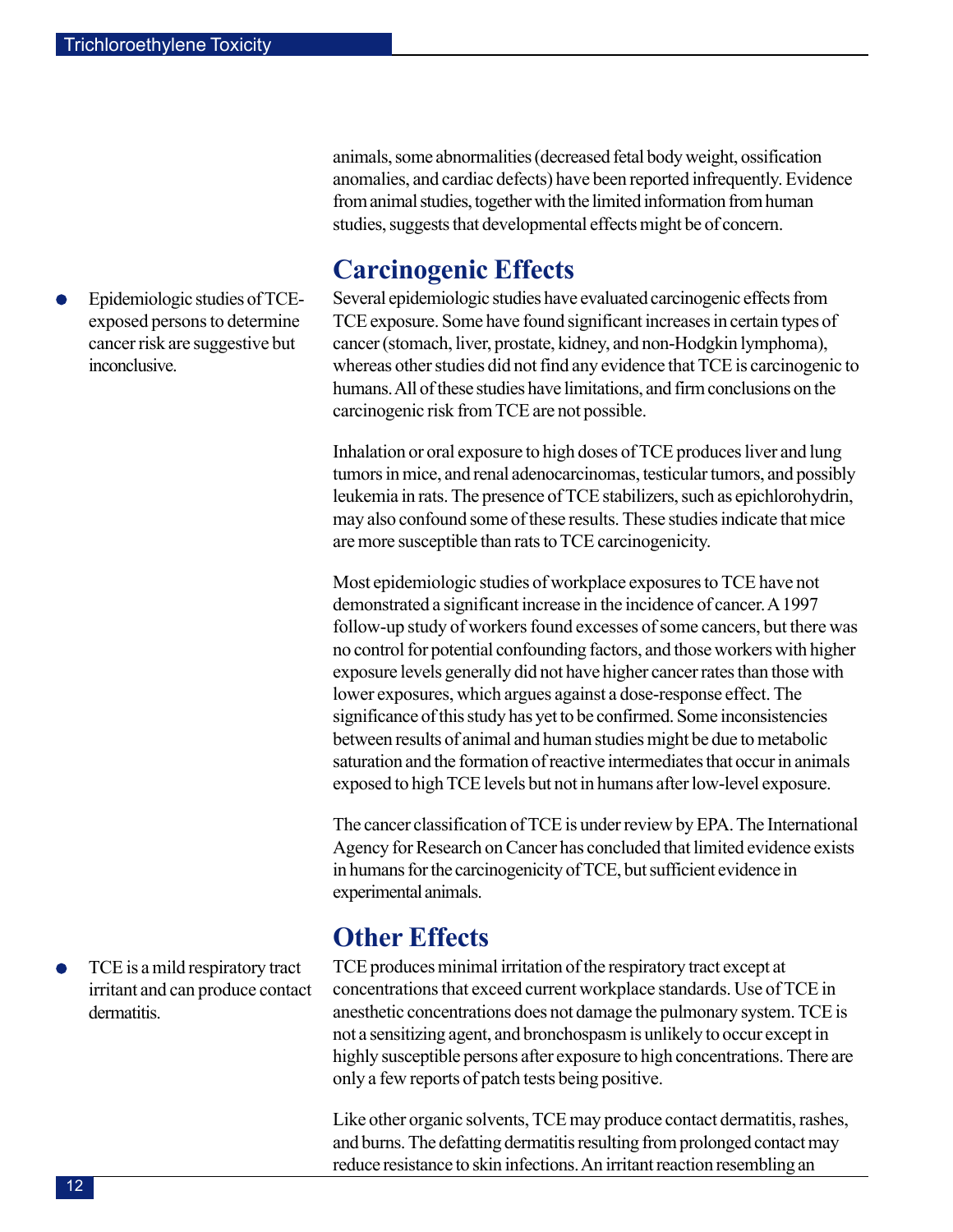<span id="page-12-0"></span>exfoliative dermatitis or scarlatiniform reaction can occur from dermal contact with contaminated clothing.

A syndrome called degreaser's flush has been associated with the interaction of ingested ethanol and inhaled TCE. Typically, erythema resulting from vasodilation develops around the face, back, and shoulders within 30 minutes and resolves within an hour of appearance.

No deleterious effects on the immune system have been noted in persons exposed to TCE through environmental sources.

## *Challenge*

- *(5) The father says that he has felt increasingly tired and easily fatigued for the past few months. Results of his physical examination are entirely within normal limits. What tests, if any, would you order?*
- *(6) The mother's obstetrician calls 1 month later. Examination, including sonogram, is normal for her stage of pregnancy. The obstetrician asks you about the potential fetotoxicity of TCE and whether a more invasive evaluation (amniocentesis or chorionic villus biopsy) is indicated. What is your response?*

# **Clinical Evaluation**

# **History and Physical Examination**

When considering the human health effects of TCE, it is important to make a distinction between occupational exposures to relatively high levels by inhalation and general environmental exposures to low levels in drinking water and ambient air. Very rarely has low level exposure been associated with clinical problems. It is of concern only because of the potential for longterm delayed effects such as cancer and possibly as a very weak mutagen.

No unique pattern of symptoms characterizes TCE-induced illness. An occupational history should be routinely obtained and should include items such as company name and location, job title, description of chemical processes encountered, known toxic agents used, workplace investigations, and complaints of co-workers. An environmental history should also be obtained, including location and duration of residence, proximity to industry, diet, daily activities, type of water supply, and use of consumer products that contain TCE.

The patient's complaints should be identified in terms of onset, duration, and intensity. Complaints should be investigated by focusing first on major organ systems that are likely to be affected by exposure to TCE (CNS, hepatic,

TCE exposure produces no  $\bullet$ unique clinical clues.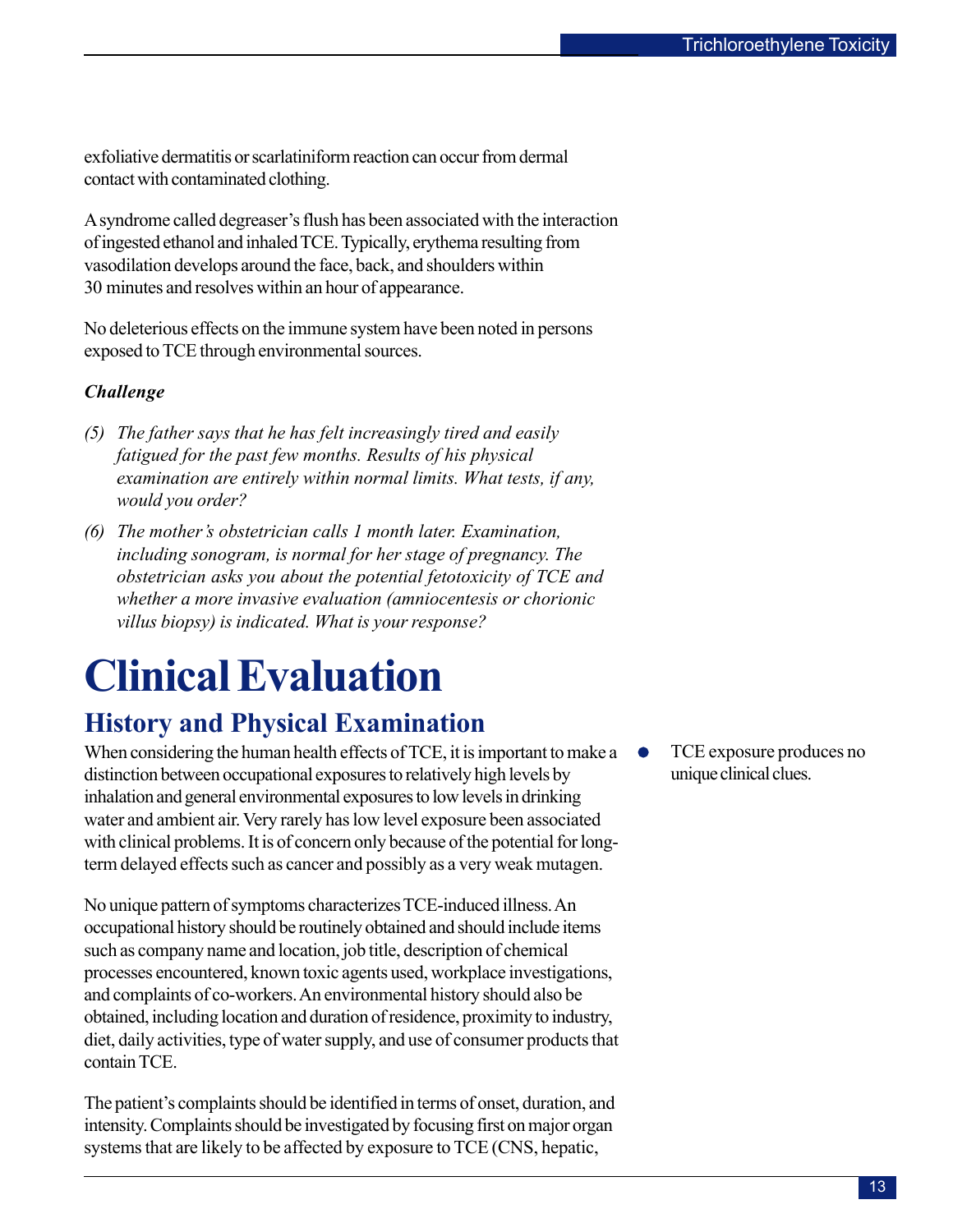Respiratory depression can result from acute, high-dose TCE exposure.

At permissible workplace levels, CNS symptoms of TCE exposure are usually nonspecific and transient.

integumentary, cardiovascular, and renal), and then on systems unlikely to be affected (respiratory, gastrointestinal, endocrine, and skeletal). Patients should receive a complete neurologic examination, including a mental status exam and an evaluation of the cranial nerves, to detect either peripheral or CNS involvement. Cranial neuropathies in patients with a history of TCE exposure are uncommon. Presence or absence of an irregular pulse or abnormal cardiac auscultation should be noted. The patient's abdomen should be palpated for hepatomegaly and right upper quadrant tenderness.

# **Signs and Symptoms**

### **Acute Exposure**

With inhalation of high concentrations, TCE causes initial CNS excitation followed by CNS depression. Depending on the duration and intensity of exposure, symptoms can include drowsiness, dizziness, visual disturbances, light-headedness, fatigue, headache, lethargy, confusion, ataxia, and stupor. Coma and respiratory depression may occur with prolonged, high-level exposure (i.e., above 2,000 ppm). Serious ventricular dysrhythmias can develop up to 24 hours after large TCE ingestions.

After any type of acute exposure, the clinician should carefully assess the adequacy of ventilation, because respiratory depression is the most common serious sequela of acute TCE exposure. Because of possible dysrhythmias, patients with preexisting cardiovascular disease should be monitored by continuous electrocardiogram and frequent evaluation of vital signs. Because hepatic injury may occur, liver function tests should be performed.

### **Chronic Exposure**

Reported neurologic effects associated with chronic workplace exposure to TCE have included nonspecific symptoms such as headache, ataxia, decreased appetite, sleep disturbances, fatigue, weakness, dizziness, memory loss, emotional instability, or impaired judgment. However, study design defects (e.g., exposure data that do not allow for differentiation of acute and chronic effects, failure to analyze confounding variables, lack of controls, and observer bias) limit the conclusion that chronic TCE exposure may cause these effects.

Although some CNS symptoms can disappear within several weeks after cessation of exposure, other CNS adverse health effects such as memory loss and mood swings may persist in persons who have been exposed to TCE for long periods. Persistent neurologic symptoms should also prompt a search for exposure to other potential neurotoxicants, such as drugs of abuse, including alcohol, or psychiatric disorders.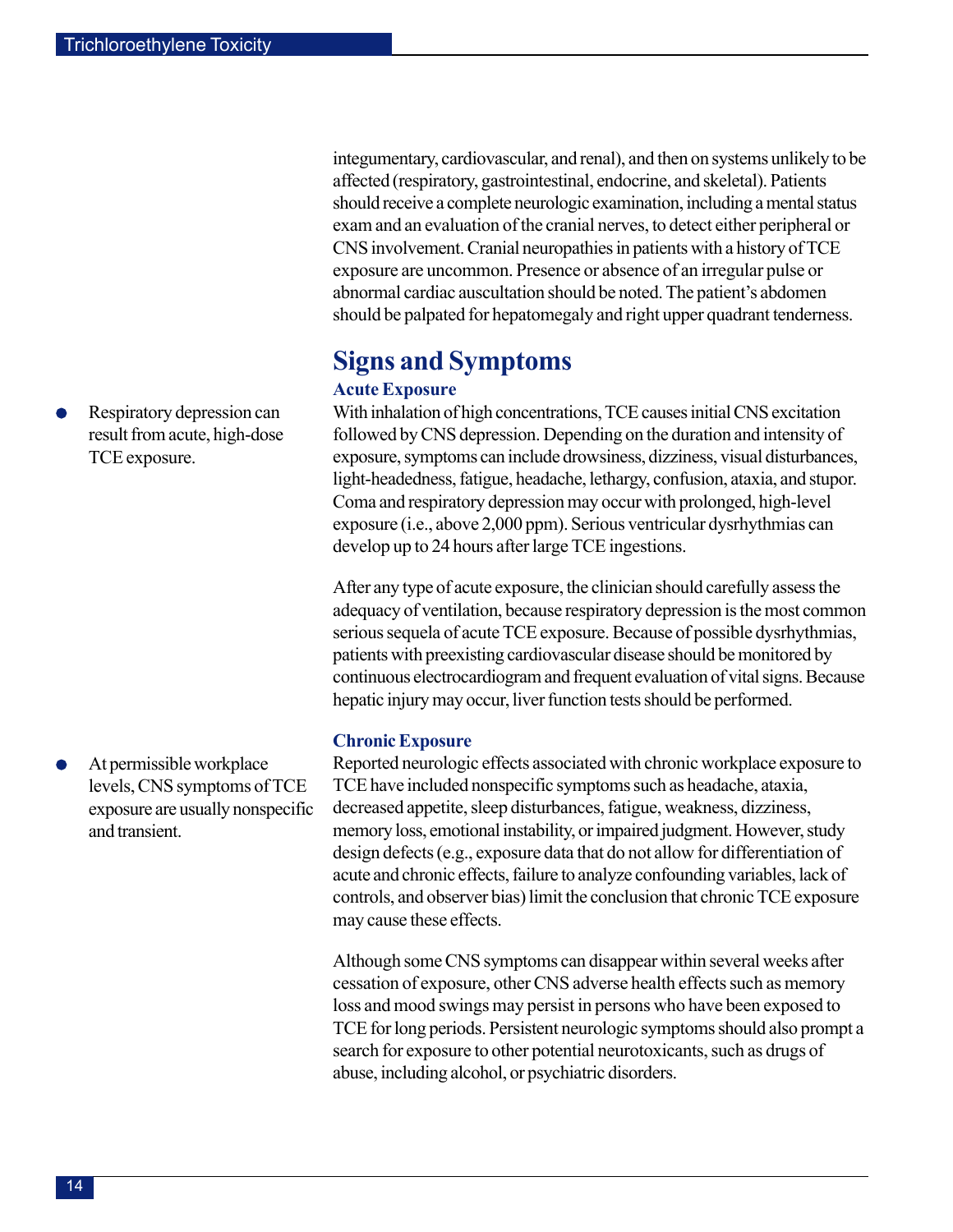# <span id="page-14-0"></span>**Laboratory Evaluation**

# **Direct Biologic Indicators**

Data are limited for interpreting TCE levels in plasma. Detectable plasma levels of TCE in persons without occupational exposure are approximately 0.01 to 0.13 micrograms per deciliter (µg/dL). Although TCE disappears rapidly from the blood, metabolites (e.g., trichloroacetic acid) can persist in the blood for several weeks and in urine for up to 3 weeks after heavy exposure. The presence of TCE metabolites should be interpreted with caution because some medications (chloral hydrate and disulfiram) and other chlorinated hydrocarbons (1,1,1-trichloroethane and tetrachloroethylene) are also metabolized to trichloroacetic acid and excreted in the urine.

# **Indirect Biologic Indicators**

Biochemical abnormalities are uncommon after acute TCE exposures. Rarely have elevations of serum hepatic transaminases (serum glutamicoxaloacetic transaminase [SGOT] or aspartate aminotransferase [AST], serum glutamic-pyruvic transaminase [SGPT] or alanine aminotransferase [ALT]), bilirubin, and creatinine resulted from acute TCE exposure; nevertheless, liver and kidney function and serum creatinine tests should be performed to establish baselines. Electrocardiogram and continuous cardiac monitoring should be considered for heavily exposed persons. Ingestion of large amounts of TCE, which can cause profuse diarrhea, can produce an electrolyte imbalance. Because the trigeminal, optic, and facial nerves can be impaired by exposure to dichloroacetylene, changes in the visual fields and trigeminal nerve potentials can be noted.

## *Challenge*

- *(7) You evaluate the 4-year-old child. A review of her history reveals three to four episodes of otitis media, which were treated with ampicillin, in each of the last 3 years. The child was placed on continuous prophylactic antibiotics during the last two cold seasons. Last year, the child developed additional infections despite the antibiotic regimen, and you referred her to an otolaryngologist, who performed a myringotomy and tympanostomy without incident. The mother estimates the child has had four episodes of coryza or mild influenza last year, with about 7 days of illness that merited staying home from day care. Does this pattern reflect compromise of the child's immune system?*
- *(8) The mother asks about immune system tests. A health care practitioner evaluating other families has performed such tests. Is the assessment of immunocompetence appropriate in this case?*
- TCE can be detected in the breath and urine up to 16 hours after exposure; metabolites can persist for a week or more.
- Urinary metabolites are trichloroethanol and trichloroacetic acid.
- Liver function tests, a serum creatinine test, and continuous cardiac monitoring should be considered for persons acutely exposed to high levels of TCE.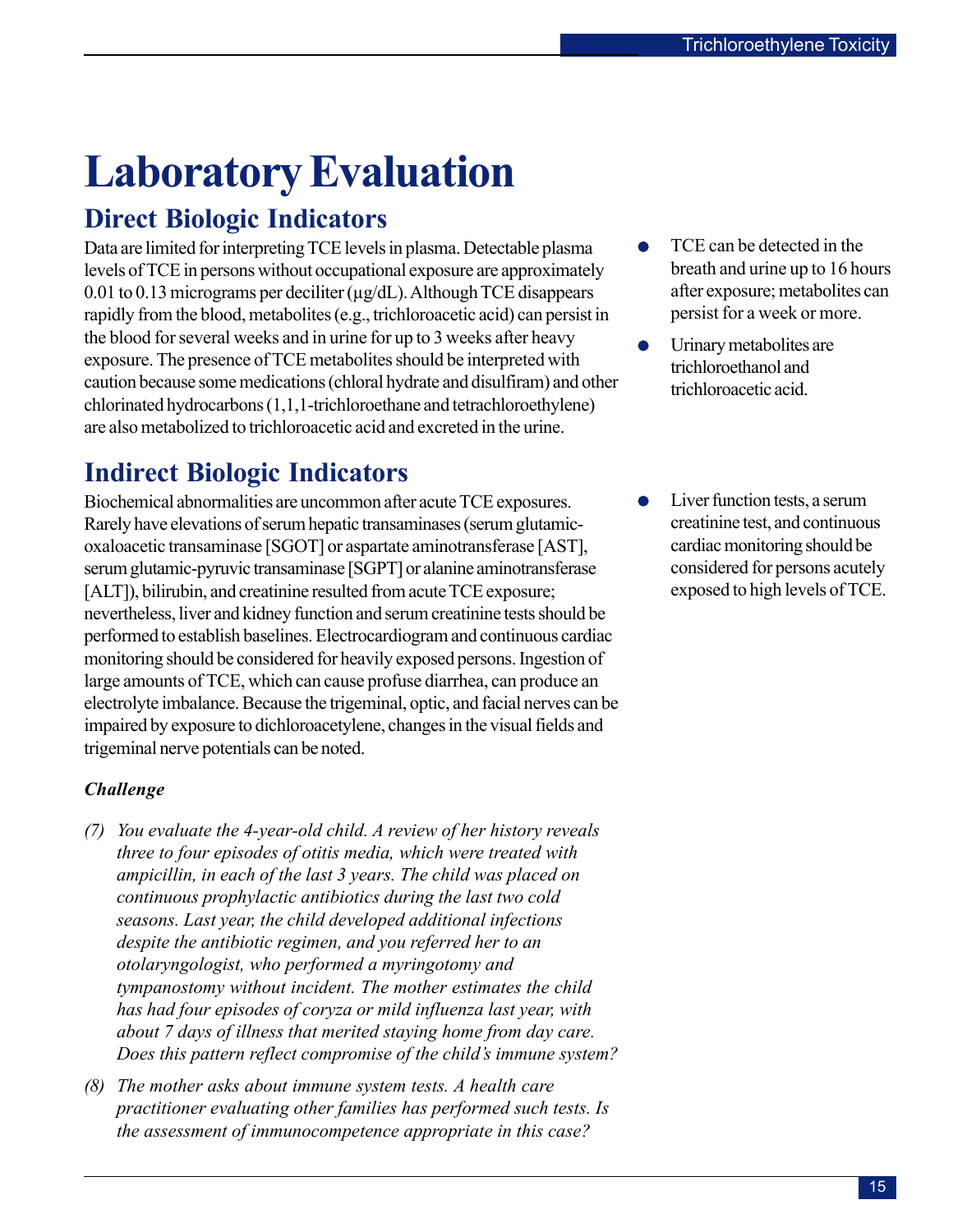<span id="page-15-0"></span>•

Removal from the source and supportive care is the recommended treatment for acute TCE exposure.

Symptomatic treatment is recommended for chronic TCE exposure.

OSHA's current permissible exposure limit is 100 ppm.

# **Treatment and Management**

## **Acute Exposure**

In the case of dermal contact with liquid TCE, contaminated clothes should be removed and the affected areas washed with copious amounts of soap and water. Direct eye splashes require irrigation for at least 15 minutes. Corneal epithelium damage usually resolves spontaneously after irrigation.

Patients should be removed from the contaminated environment as soon as possible; begin artificial ventilation, if needed. Those with altered mental status or apparent respiratory insufficiency should receive supplemental oxygen. If the patient's pulse is absent, cardiopulmonary resuscitation should be initiated.

Gut decontamination (emesis, lavage, or saline cathartic) is recommended if it can be initiated within 2 to 3 hours after the ingestion of more than a swallow of TCE. However, the effects of these measures have not been clinically evaluated. If emesis is considered, administer the emetic only to patients who are fully conscious and have an intact gag reflex. Activated charcoal has not been proven to absorb TCE, but in general, it effectively decreases absorption of most ingested toxic agents. No data are available on the ability of hemodialysis or hemoperfusion to increase TCE elimination. No specific antidotes exist.

Patients with serious TCE toxicity should be monitored for the possible development of dysrhythmias. When diarrhea is present, monitor for the development of electrolyte abnormalities and screen for the possible development of hepatorenal dysfunction. Sequelae are unusual in acute exposures.

# **Chronic Exposure**

No known treatment for chronic exposure to TCE exists. Potentially involved organ systems should be independently evaluated, and supportive measures should be initiated.

# **Standards and Regulations Workplace**

## **Air**

The OSHA permissible exposure limit (PEL) is a time-weighted average (TWA) of 100 ppm, with 300 ppm TCE as a 5-minute maximum peak allowable in any 2-hour period. The National Institute for Occupational Safety and Health considers TCE a potential occupational carcinogen and recommends an exposure limit of 2 ppm (as a 60-minute ceiling) during the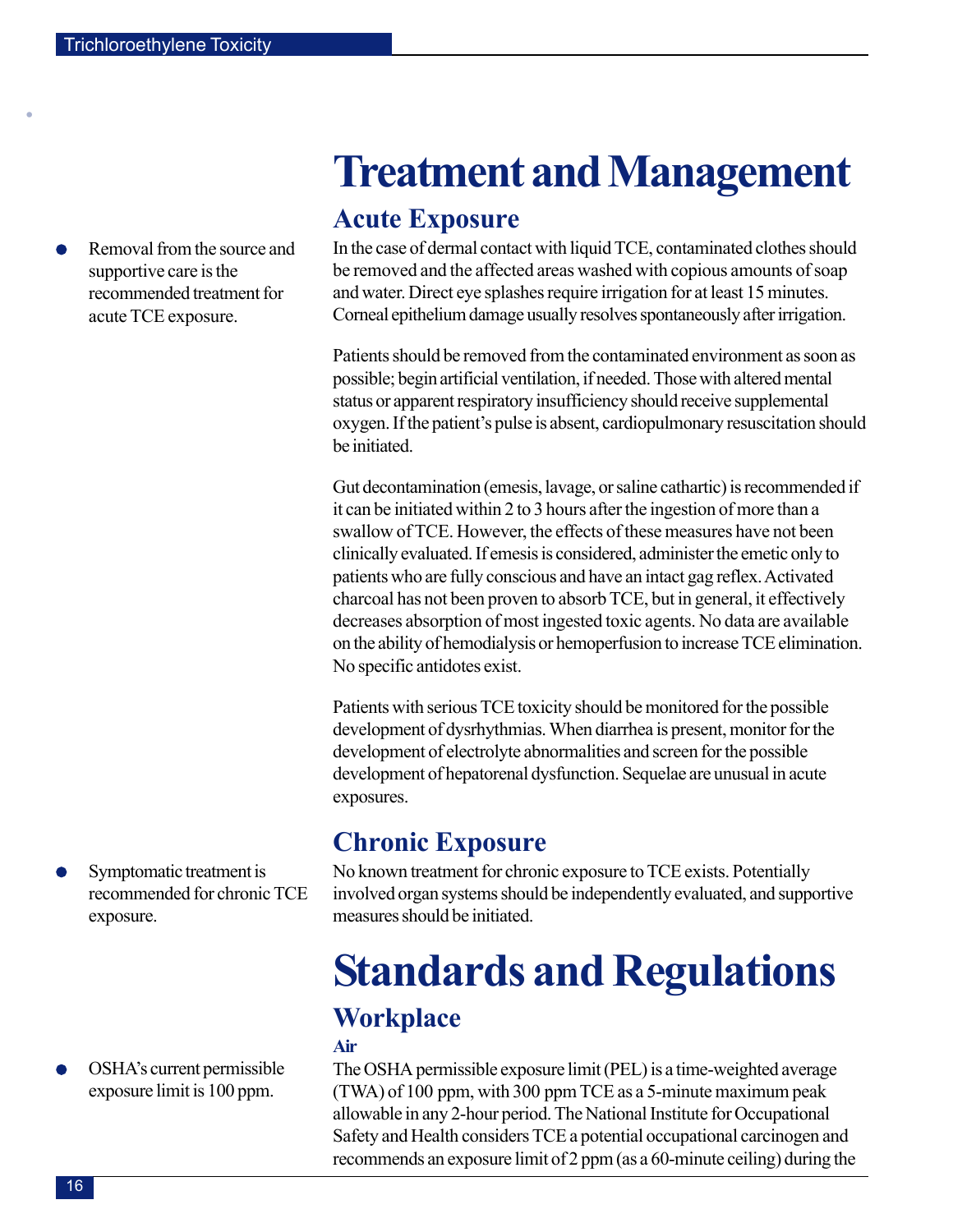usage of TCE as an anesthetic agent (TCE is no longer used as an anesthetic agent) and 25 ppm as a 10-hour TWA during all other exposures. ACGIH recommends an 8-hour TWA of 50 ppm and a short-term exposure limit (STEL) of 100 ppm.The TWA concentration for a normal 8-hour workday and 40-hour work week is set at a level at which nearly all workers may be repeatedly exposed without adverse effects. The STEL for TCE is a concentration at which workers can be exposed continuously for a short period of time (usually 15 minutes) without suffering irritation, chronic irreversible tissue damage, or narcosis. Table 1 summarizes current standards and regulations for TCE exposure.

Biologic exposure indices are recommended by ACGIH and might involve either direct or indirect measures of individual worker exposure. Free trichloroethanol in the blood can be measured, but a number of other compounds affect the level of trichloroethanol and must be considered as alternate explanations for elevated levels.

Alternatively, a concentration of 100 milligrams (mg) of trichloroacetic acid per gram of creatinine in urine at the end of the work week reflects the upper biologic limit for TCE exposure. Urinary trichloroacetic acid levels can be increased by the same compounds that affect blood trichloroethanol levels. Because of large individual variations, a urinary trichloroacetic acid level of 100 mg per gram of creatinine should be used only as a "warning" level or mean for a group of workers.

| Table 1. Standards and Regulations for Trichloroethylene     |                                    |                        |                                                                                                               |  |  |  |  |  |
|--------------------------------------------------------------|------------------------------------|------------------------|---------------------------------------------------------------------------------------------------------------|--|--|--|--|--|
| <b>Agency</b>                                                | <b>Focus</b>                       | Level <sup>*</sup>     | <b>Comments</b>                                                                                               |  |  |  |  |  |
| American Conference<br>of Governmental Industrial Hygienists | Air: workplace                     | 50 ppm<br>$100$ ppm    | Advisory; TLV/TWA <sup>+</sup><br>Advisory; STEL <sup>‡</sup>                                                 |  |  |  |  |  |
| National Institute for Occupational<br>Safety and Health     | Air: workplace                     | 25 ppm                 | Recommendation; 10-hour TWA <sup>§</sup> ;<br>potential carcinogen                                            |  |  |  |  |  |
| Occupational Safety and Health<br>Administration             | Air: workplace                     | $100$ ppm<br>$300$ ppm | Regulation; PEL <sup>1</sup> over 8-hour workday<br>Regulation; 5-minute maximum peak in<br>any 2-hour period |  |  |  |  |  |
| U.S. Environmental Protection Agency                         | Air: environment<br>Drinking water | Not available<br>5 ppb | Not available<br>Regulation                                                                                   |  |  |  |  |  |

\* ppm: parts per million; ppb: parts per billion.

†TLV/TWA (threshold limit value/time-weighted average): time-weighted average concentration for a normal 8-hour workday or 40-hour work week to which nearly all workers may be repeatedly exposed.

‡STEL (short-term exposure limit): maximum level allowed in any 15-minute sampling period.

§ TWA (time-weighted average): concentration for up to a 10-hour workday during a 40-hour work week.

¶ PEL (permissible exposure limit): highest level averaged over an 8-hour workday to which a worker may be exposed. Note: A PEL of 50 ppm was enacted by the Occupational Safety and Health Administration in 1989, but that level, along with 375 others, was vacated for procedural reasons by the 11th Circuit Federal Court in 1993.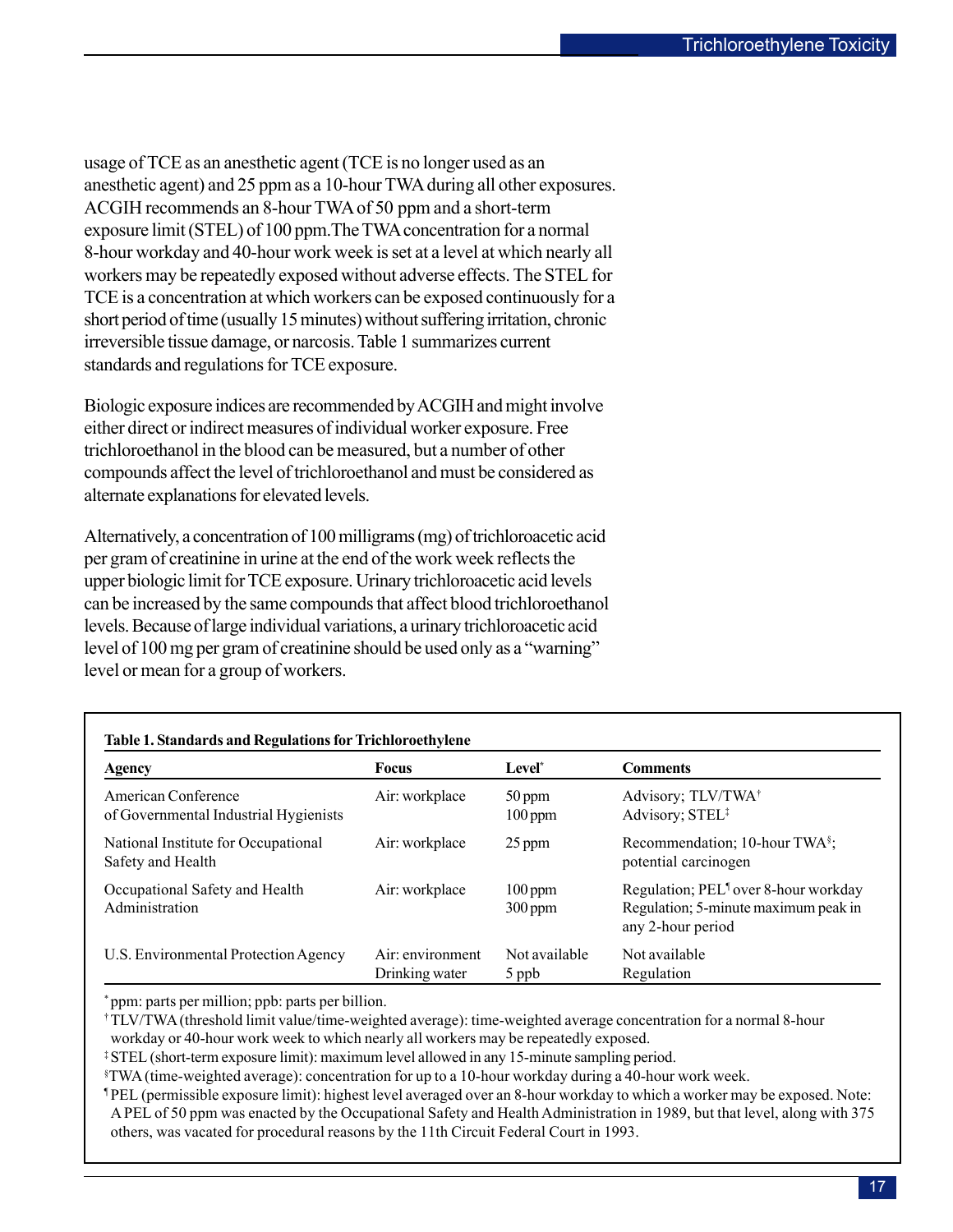## <span id="page-17-0"></span>**Environment**

Environmental exposures to TCE are generally low and are decreasing because limitations have been imposed on its use as an anesthetic, solvent extractant, fumigant, and dry-cleaning agent. TCE has a short atmospheric half-life (less than 7 days) and is not likely to bioaccumulate in the food chain. The World Health Organization recommended drinking water limit is 30 µg TCE/liter (L) of water (30 ppb); EPA has set a maximum contaminant level of 5 µg/L (5 ppb) in drinking water. Although there are no known human health effects associated with exposures to environmental levels of TCE, there are limited and controversial data suggesting possible human health effects. More comprehensive information is necessary for a final assessment.

### *Challenge*

*(9) TCE has been identified as the irritant at the day-care center. The mother described in the case study is concerned and wishes to take action to get the level reduced. What can you recommend to her?* 

# **Suggested Reading List General**

American College of Physicians. 1989. Clinical ecology. Ann Intern Med 2:168–78.

Bell DM, Gleiber DW, Mercer AA, Phifer R, Guinter RH, Cohen AJ, et al. 1989. Illness associated with child day care: a study of incidence and cost. Am J Public Health 79:479–84.

Fan AM. 1988. Trichloroethylene: water contamination and health risk assessment. Rev Environ Contam Toxicol 101:55–92.

Feldman RG, White RF, Currie JN, Travers PH, Lessell S. 1985. Longterm follow-up after single toxic exposure to trichloroethylene. Am J Ind Med 8:119–26.

Goeptar AR, Commandeur JNM, van Ommen B, van Bladeren PJ, Vermeulen NP. 1995. Metabolism and kinetics of trichloroethylene in relation to toxicity and carcinogenicity. Relevance of the mercapturic acid pathway. Chem Res Toxicol 8:3–21.

International Agency for Research on Cancer. 1995. Dry cleaning, some chlorinated solvents, and other industrial chemicals. IARC Monogr Eval Carcinog Risk Chem Hum 63.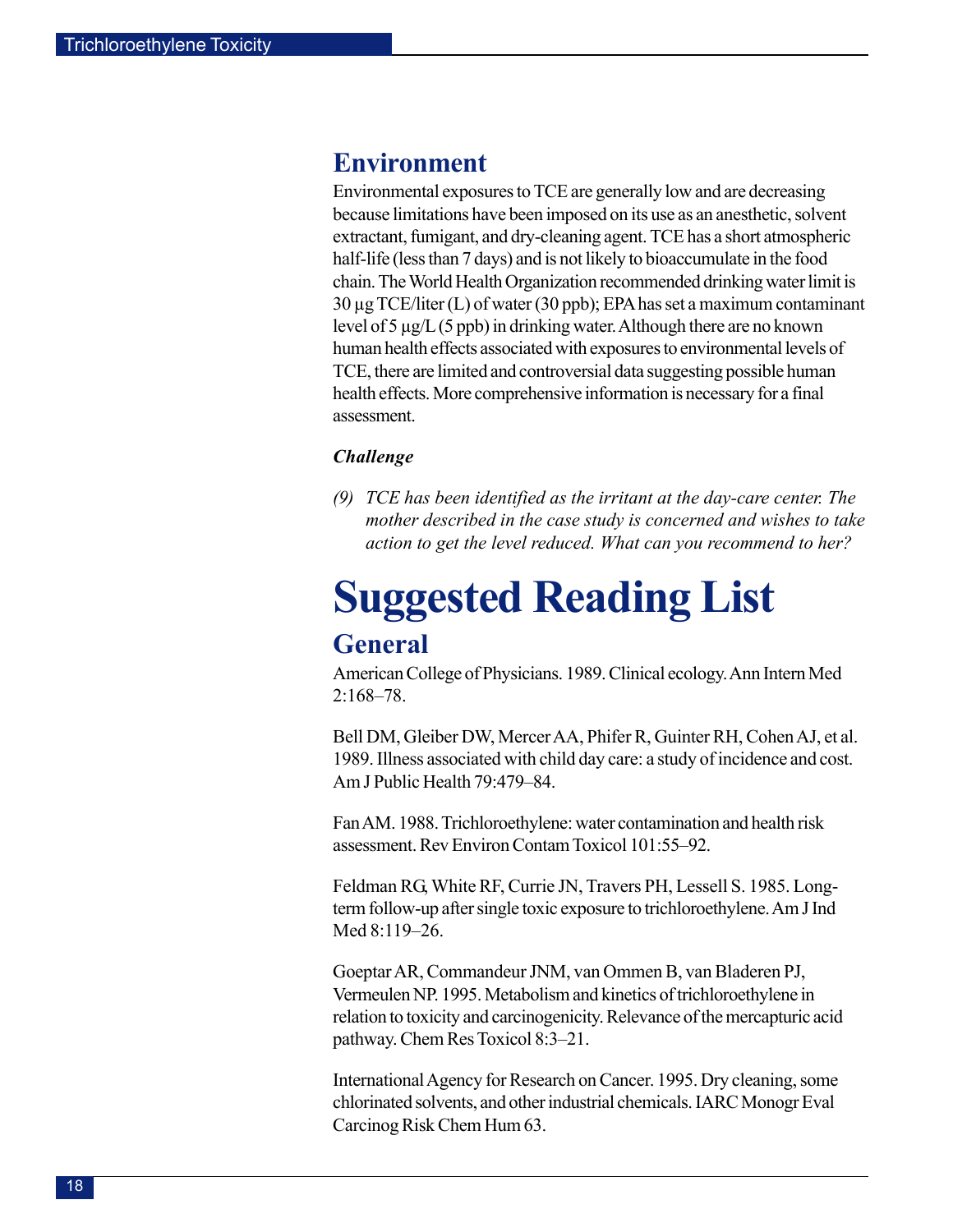International Programme on Chemical Safety. 1985. Trichloroethylene. Geneva: World Health Organization. Environmental Health Criteria 50.

Kahn E, Letz G. 1989. Clinical ecology: environmental medicine or unsubstantiated theory? Ann Intern Med 2:104–6.

Kimbrough RD, Mitchell FL, Houk VN. 1985. Trichloroethylene: an update. J Toxicol Environ Health 15:369–83.

Shindell S, Ulrich S. 1985. A cohort study of employees of a manufacturing plant using trichloroethylene. J Occup Med 27:577–9.

Smith GF. 1966. Trichloroethylene: a review. Br J Ind Med 23:249–62.

Tola S, Vilhunen R, Jarvinen E, Korkala ML. 1980. A cohort study on workers exposed to trichloroethylene. J Occup Med 22:737–40.

# **Specific Health Effects**

Adams RM. 1976. Degreaser's flush. West J Med 125:487.

Forkert PG, Sylvestre PL, Poland JS. 1985. Lung injury induced by trichloroethylene. Toxicology 35:143–60.

King GS, Smialek JE, Troutman WG. 1985. Sudden death in adolescents resulting from the inhalation of typewriter correction fluid. JAMA 253:1604–6.

Lawrence WH, Partyka EK. 1981. Chronic dysphagia and trigeminal anesthesia after trichloroethylene exposure. Ann Intern Med 95:710.

## **Related Government Publications**

Agency for Toxic Substances and Disease Registry. 1995. Toxicological profile for trichloroethylene (updated, draft for public comment). Atlanta: US Department of Health and Human Services.

US Environmental Protection Agency. 1985. Health assessment document for trichloroethylene. Final report. Washington: US Environmental Protection Agency. NTIS Report No. PB/85-249696.

US Environmental Protection Agency. 1997. Addendum to the health assessment document for trichloroethylene: update carcinogenicity assessment for trichloroethylene. Review draft. Washington: US Environmental Protection Agency. Report No. EPA/600/8-82/006FA.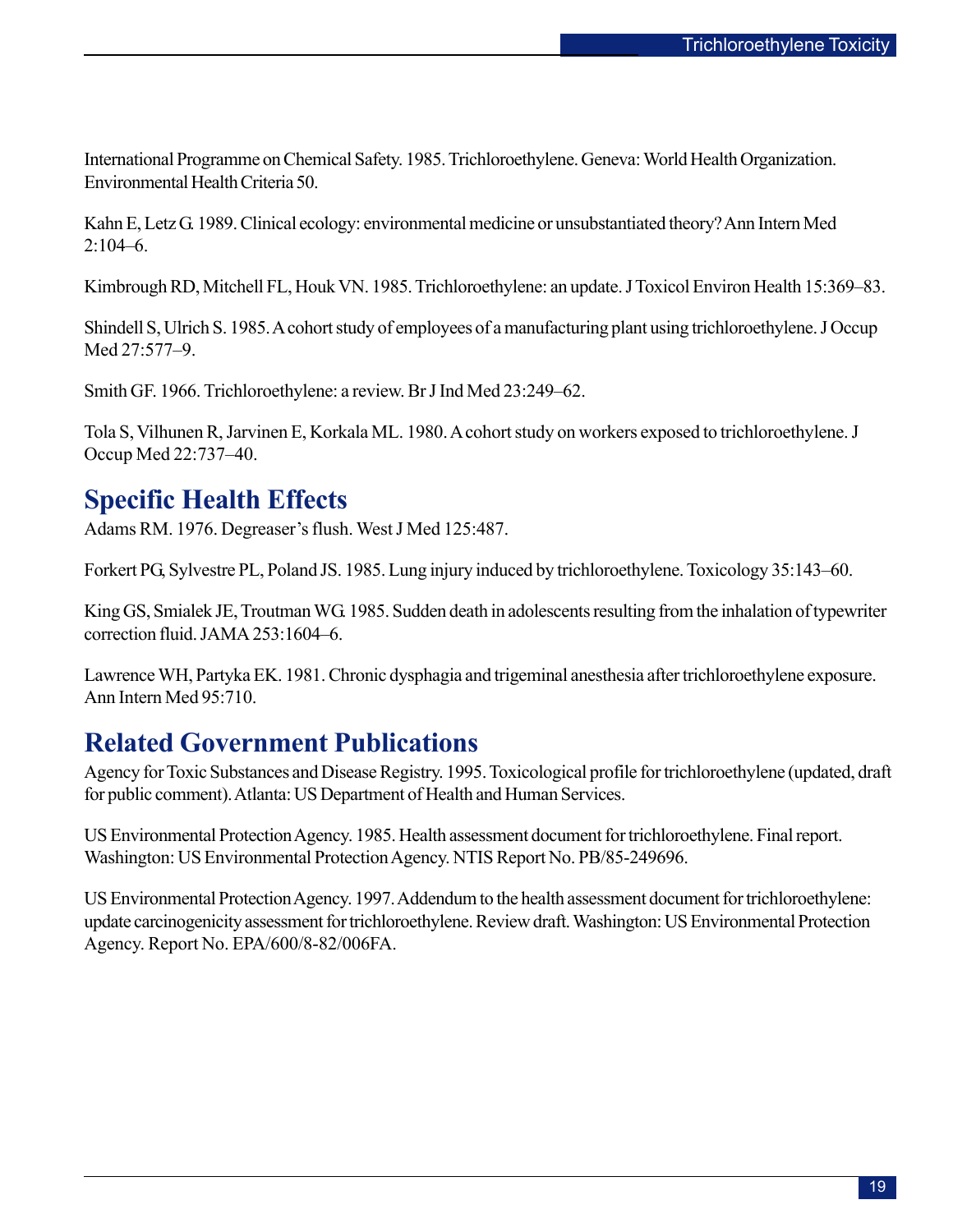# <span id="page-19-0"></span>**Answers to Pretest and Challenge Questions**

# **Pretest**

(a) The mother's problem list includes pregnancy and anxiety; the child's list includes frequent otitis media (status postmyringotomy and tympanostomy tube placement) and frequent upper respiratory infections.

(b)You will need information on TCE toxicity, including reproductive and developmental effects; information on TCE contamination of the family's drinking water, including duration and level of contamination; copies of information provided to the family by the municipal water company; and responses, if any, from local and state health agencies.

(c) None of the symptoms described in the case indicate serious illness. However, you should reassure the family that you will perform complete physical examinations with appropriate testing at the next visit. In response to concern about the child's infections, you should indicate that you will collect information about possible TCE effects on the immune system. Explain to the parents that tests of immune function are often difficult to interpret and might not be appropriate. You might indicate that you will consult sources of information on TCE's effects on pregnancy. It is important to maintain a balance between reassurance that the unborn child is probably not affected by the water contamination and concern for the possible risk to the fetus. Reassurance should not, however, appear to trivialize the family's fears. It would also be appropriate to discuss that no evaluation, however thorough, can totally exclude the possibility that a person might develop an illness, including cancer.

# **Challenge**

(1) From the information about the family thus far, none of the family members fit the profile of a person at increased risk from the effects of TCE exposure. That is, there is no indication that any family member has liver dysfunction or cardiac disorders, abuses TCE, or consumes large amounts of alcohol.

(2) Possible sources of the family's TCE exposure include home drinking water (ingestion and dermal and inhalation exposure during bathing), the father's workplace (inhalation), and the daughter's day-care center (inhalation).Other sources might be the use of TCE-containing consumer products such as correction fluid, spot removers, and so forth (inhalation).

(3) The most convenient biologic indicators of TCE exposure are the urinary metabolites, trichloroethanol and trichloroacetic acid. These metabolites are not specific to TCE, however, because they are also metabolites of tetrachloroethylene (perchloroethylene); 1,1,1-trichloroethane (methyl chloroform); and certain medications. TCE itself can be measured directly in blood or exhaled air, but because of the difficulty of obtaining samples, such measurements are not indicated here.

(4) To properly interpret any of the tests mentioned in answer 3, knowledge of the time lapse between exposure and collection is necessary. To prevent contamination or sample loss (evaporation or adsorption), the proper collection, handling, storage, and transportation procedures must be followed. It is unlikely that any member of this family would have levels of TCE or its metabolites significantly above background levels. Furthermore, there are no appropriate reference values currently available for a health risk assessment.

(5) No further studies are indicated for TCE exposure. A workup for fatigue can indicate additional tests.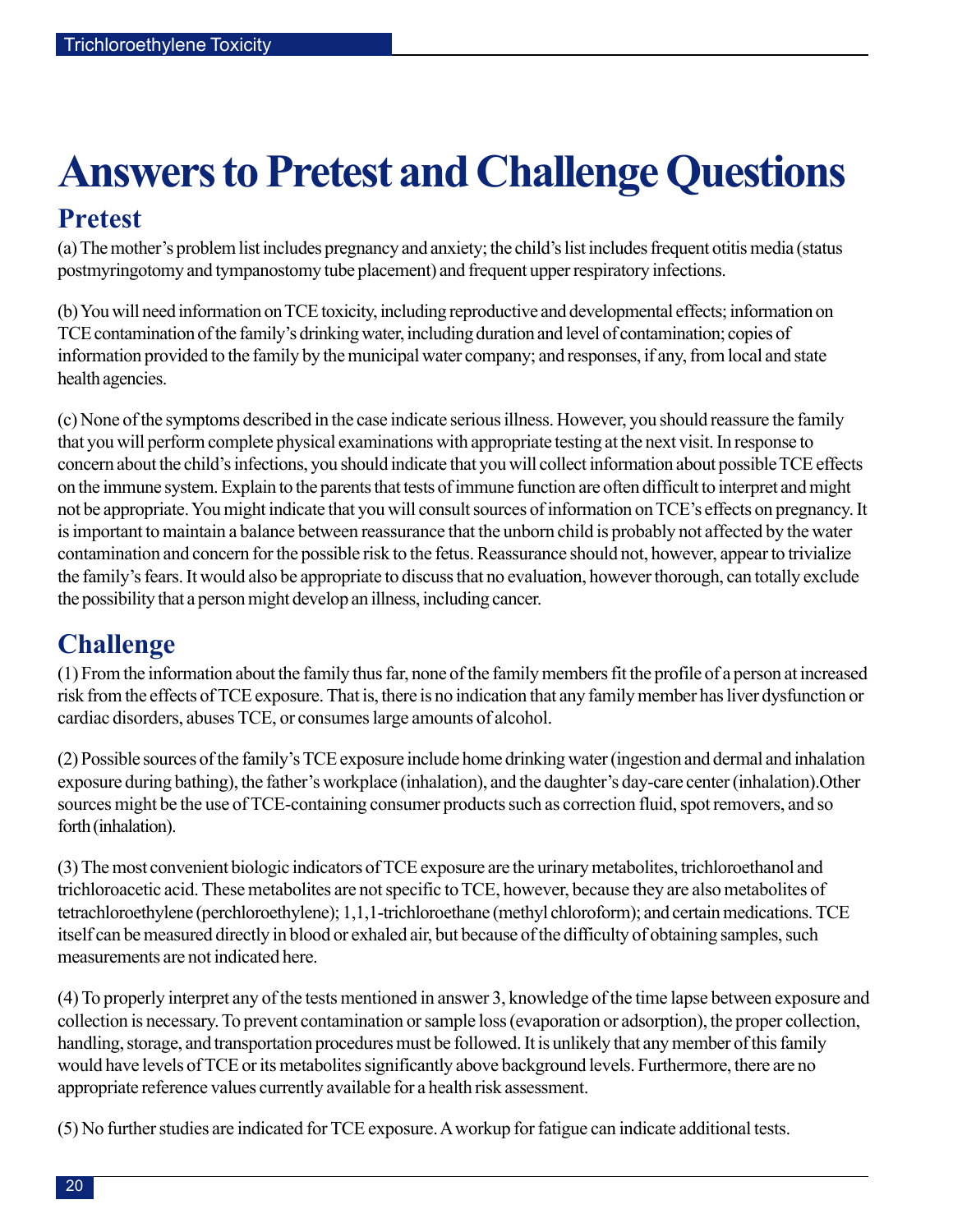(6) Based on limited evidence from animal studies, researchers believe that teratogenicity does not occur at environmental TCE levels. Invasive procedures are not justified on the basis of the drinking water contamination.

(7) No. A recent survey of infections in children under 3 years of age over a September-to-March period found an average of 2.5 total infections and more than one episode of otitis media per child (1.4 episodes per child for those in day care). More than 3% of the children in day care were hospitalized for tympanostomies. The child described in the case study appears to have an above-average rate of infections, but they are not frequent enough to suggest immunologic impairment.

(8) No. Immunocompetence tests are not appropriate because no evidence of immune function abnormalities has been found in similar situations. Nevertheless, physicians might be asked to explain further why they are not performing the tests on their patients. Two studies that may be of value are Kahn and Letz (1989) and American College of Physicians (1989).

If it had been indicated, laboratory evaluation of immunologic host-defense defects would consist of three phases. The preliminary screening is a complete blood count with differential smear and quantitative immunoglobulin levels. These tests, together with history and physical examination, will identify more than 95% of patients with primary immunodeficiencies. The second testing phase consists of readily available studies including B-cell function (such as antibodies and response to immunization), T-cell function (skin tests and contact sensitization), and complement levels. The first two phases combined will detect most immunodeficiencies amenable to conventional treatment with gamma globulin or plasma. The third phase (in-depth investigation) consists of testing induction of B-lymphocyte differentiation in vitro, stimulated by pokeweed mitogen and histologic and immunofluorescent examination of biopsy specimens; T-cell surface markers; assays of T-cell helper or killer cell functions; and functional assays using appropriate target cells. It is inappropriate to perform the latter tests on environmentally exposed patients except for epidemiologic research.

Primary immunodeficiency is suspected in an infant who has repeated upper respiratory tract or other infections. It is also suspected if repeated infection occurs in a child who has had little exposure to infectious agents, or any child with unusual infections, incomplete clearing of infections, growth failure, hepatosplenomegaly, or features associated with specific immunodeficiency disorders, such as ataxia or telangiectasia. The child described in the case study has none of these indications.

(9) EPA has not issued an emission standard for TCE. Assuming discussions with the owner or operator of the shop adjacent to the day-care center have not been effective in reducing the level of ambient TCE, the community's air pollution control center should be notified. States might allow this control under the jurisdiction of local air pollution control districts, county health departments, or other local agencies. The agency responsible for enforcement of air standards should be contacted to investigate possible release of TCE onto the day-care center property.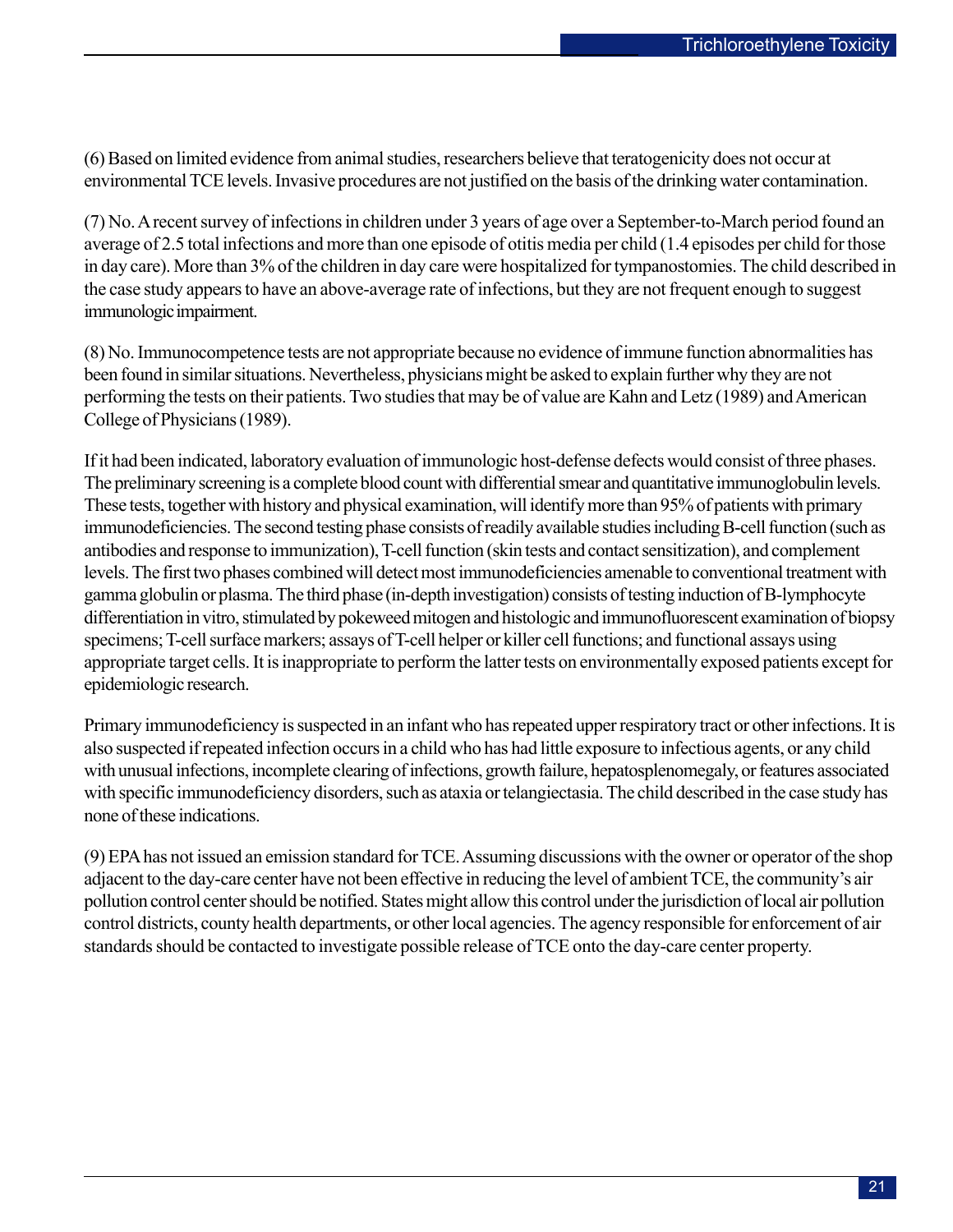# <span id="page-21-0"></span>**Additional Sources of Information**

In addition to other resources, ATSDR has created a National Exposure Registry for TCE. This registry is the first in a series of registries mandated by the Comprehensive Environmental Response, Compensation, and Liability Act of 1980 (CERCLA). ATSDR, in cooperation with the states, establish and maintain national registries of (a) persons exposed to substances and (b) persons with serious illness or diseases possibly due to exposure. The registries collect information on the effects of low-level exposures of long duration (the exposures typically found in populations surrounding hazardous waste sites) and the health outcomes for populations receiving a one-time, highlevel environmental exposure (such as those experienced at chemical spill sites). The registries will facilitate the identification and subsequent tracking of persons exposed to a defined substance at selected sites and will coordinate the clinical and research activities involving the registrants. For further information on the TCE registry, please contact ATSDR at 1-888-42-ATSDR (1-888-422-8737).

More information on the adverse effects of TCE and the treatment and management of persons exposed to TCE can be obtained from ATSDR, your state and local health departments, and university medical centers. *Case Studies in Environmental Medicine: Trichloroethylene Toxicity* is one in a series. For other publications in this series or for clinical inquiries, contact ATSDR, Division of Toxicology and Environmental Medicine at 770-488-3490.

# **Notes**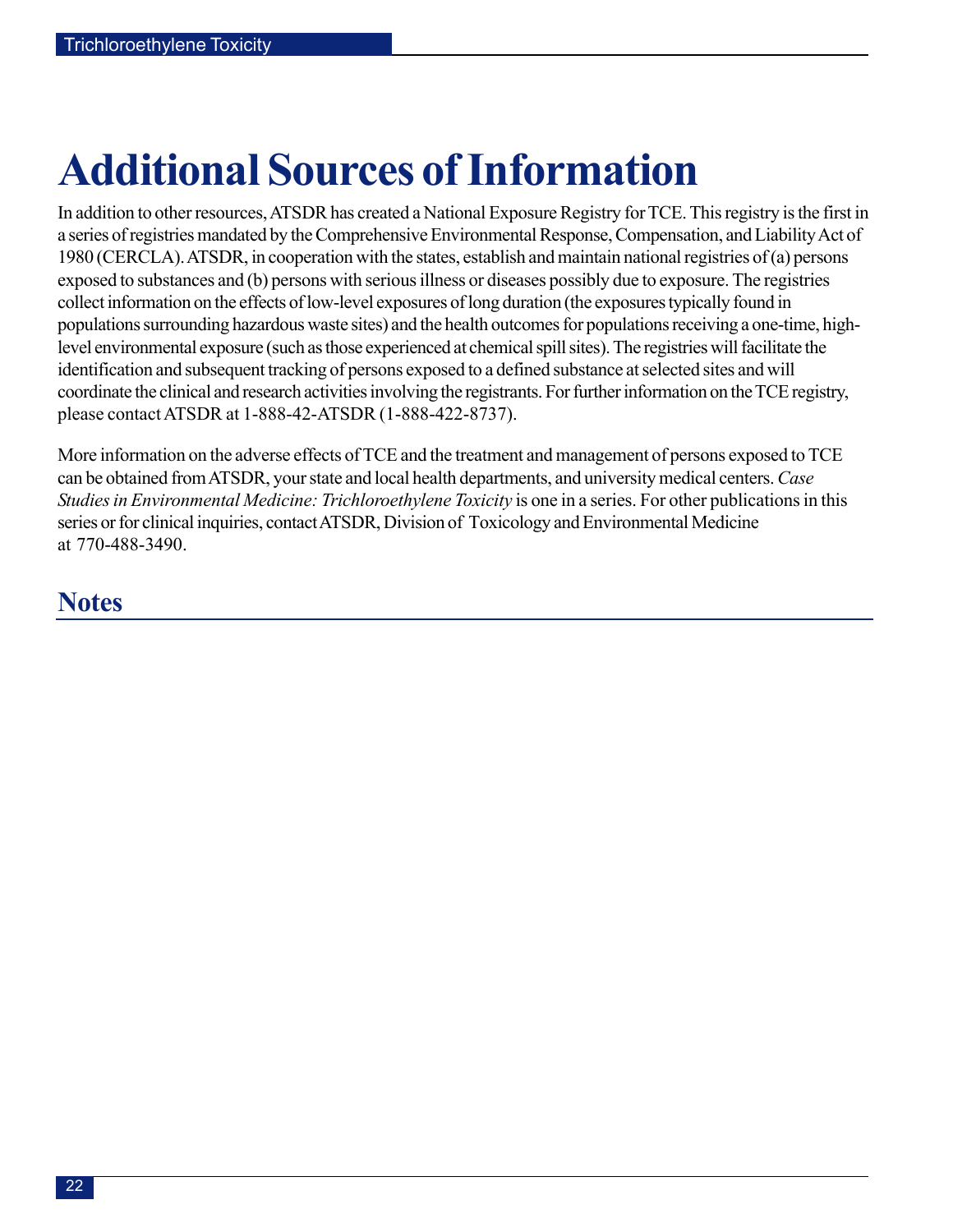<span id="page-22-0"></span>*Case Studies in Environmental Medicine:* 

# **Trichloroethylene (TCE) Toxicity Evaluation Questionnaire and Posttest, Course Number SS3056**

**Course Goal:** To increase the primary care provider's knowledge of hazardous substances in the environment and to aid in the evaluation of potentially exposed patients.

### **Objectives**

- Discuss the major exposure routes for trichloroethylene.
- Describe two potential environmental and occupational sources of exposure to trichloroethylene.
- State two reasons why trichloroethylene is a health hazard.
- Describe factors contributing to trichloroethylene toxicity.
- Identify evaluation and treatment protocols for persons exposed to trichloroethylene.
- List two sources of information on trichloroethylene.

# **Tell Us About Yourself**

**Please carefully read the questions. Provide answers on the answer sheet (page 29). Your credit will be awarded based on the type of credit you select.** 

**1. What type of continuing education credit do you wish to receive?** 

**\*\*Nurses should request CNE, not CEU. See note on page 28.** 

- A. CME (for physicians)
- B. CME (for non-attending)
- C. CNE (continuing nursing education)
- D. CEU (continuing education units)
- E. [Not used]
- F. [Not used]
- G. [Not used]
- H. None of the above

### **2. Are you a...**

- A. Nurse
- B. Pharmacist
- C. Physician
- D. Veterinarian
- E. None of the above

### **3. What is your highest level of education?**

- A. High school or equivalent
- B. Associate, 2-year degree
- C. Bachelor's degree
- D. Master's degree
- E. Doctorate
- F. Other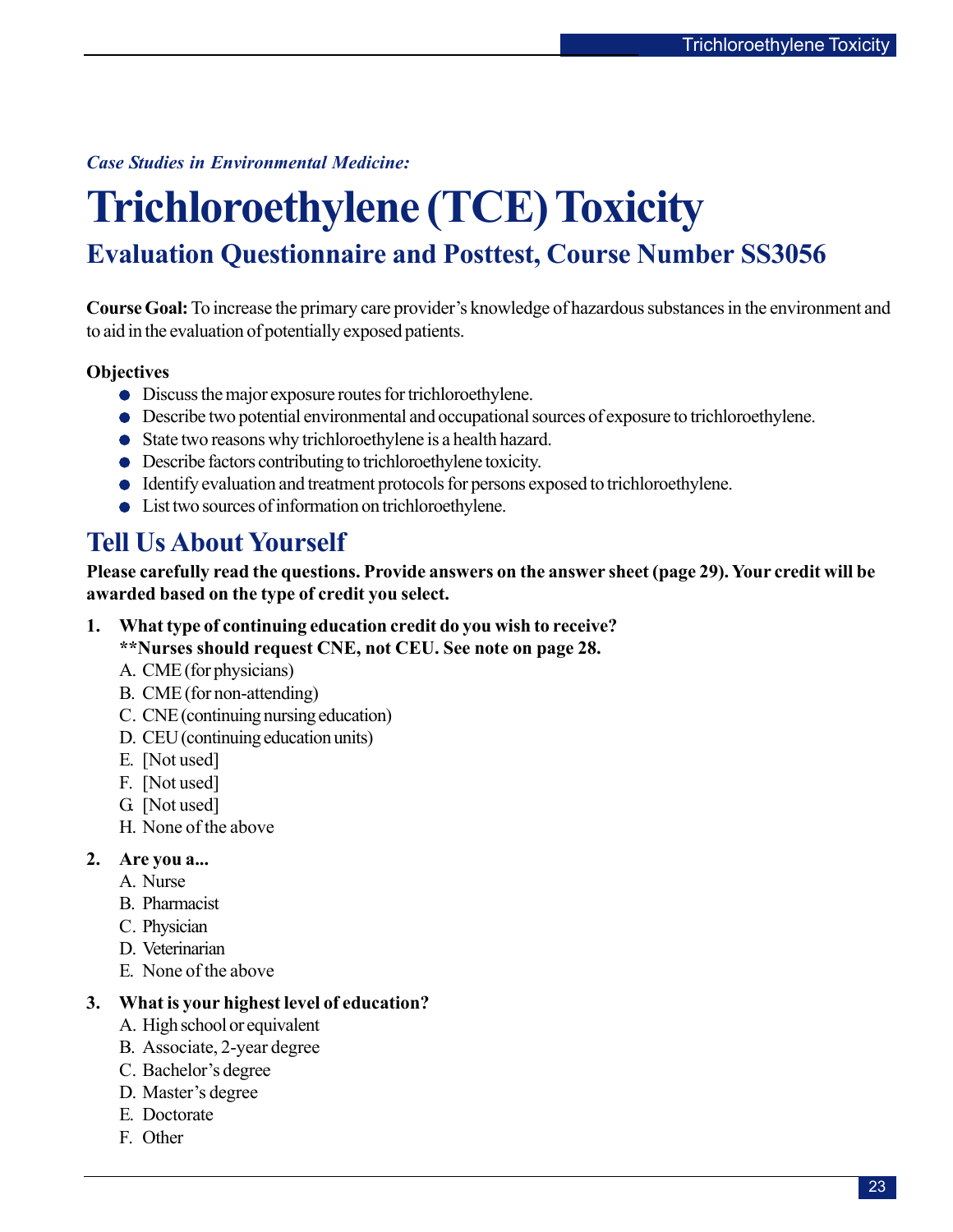### **4. Each year, approximately how many patients with trichloroethylene toxicity do you see?**

- A. None
- B. 1–5
- C. 6–10
- D. 11–15
- E. More than 15

### **5. Which of the following best describes your current occupation?**

- A. Environmental Health Professional
- B. Epidemiologist
- C. Health Educator
- D. Laboratorian
- E. Physician Assistant
- F. Industrial Hygienist
- G. Sanitarian
- H. Toxicologist
- I. Other patient care provider
- J. Student
- K. None of the above

## **6. Which of the following best describes your current work setting?**

- A. Academic (public and private)
- B. Private health care organization
- C. Public health organization
- D. Environmental health organization
- E. Non-profit organization
- F. Other work setting

### **7. Which of the following best describes the organization in which you work?**

- A. Federal government
- B. State government
- C. County government
- D. Local government
- E. Non-governmental agency
- F. Other type of organization

# **Tell Us About the Course**

## **8. How did you obtain this course?**

- A. Downloaded or printed from Web site
- B. Shared materials with colleague(s)
- C. By mail from ATSDR
- D. Not applicable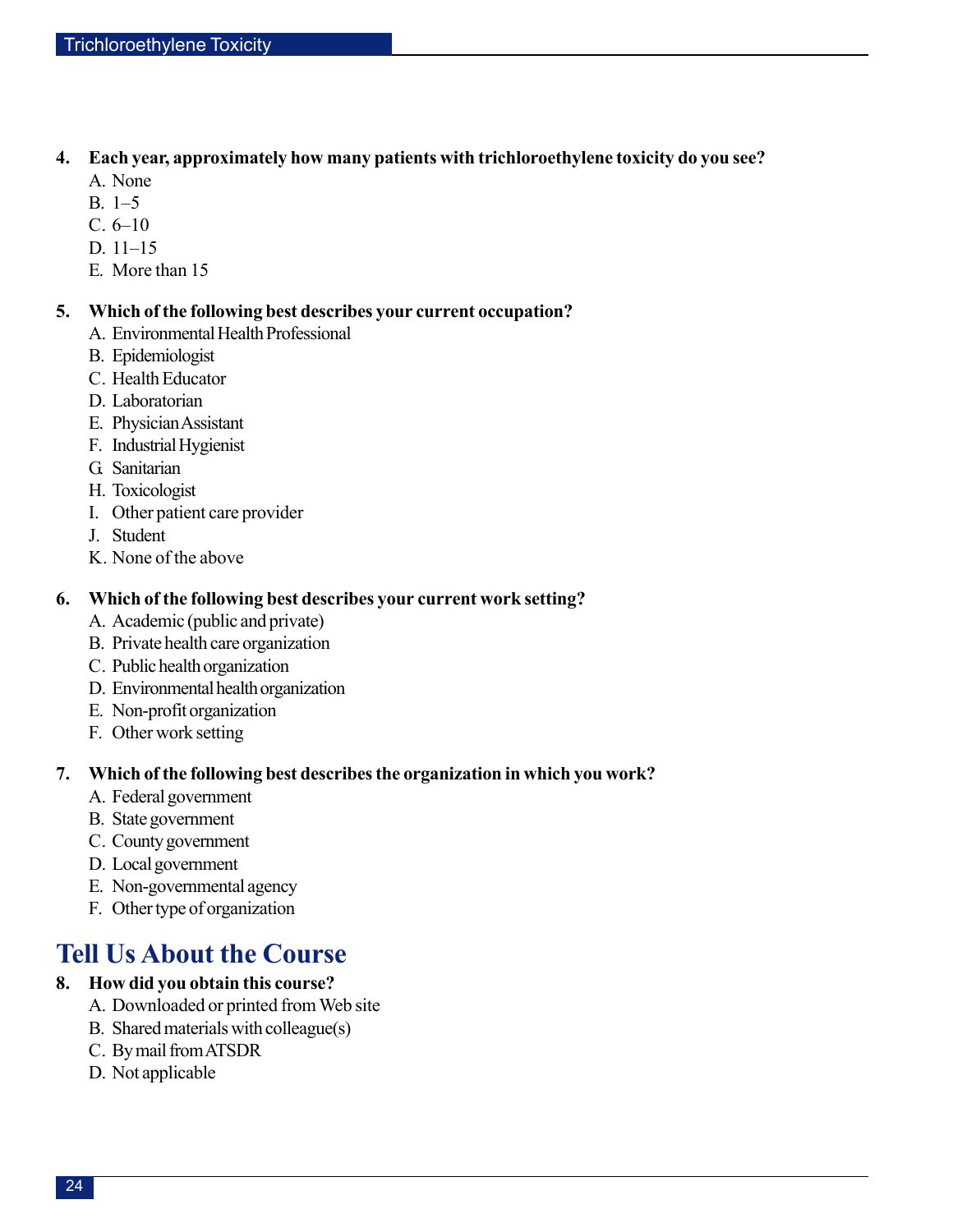### **9. How did you first learn about this course?**

- A. State publication (or other state-sponsored communication)
- B. *MMWR*
- C. ATSDR Internet site or homepage
- D. PHTN source (PHTN Web site, e-mail announcement)
- E. Colleague
- F. Other

### **10. What was the most important factor in your decision to obtain this course?**

- A. Content
- B. Continuing education credit
- C. Supervisor recommended
- D. Previous participation in ATSDR training
- E. Previous participation in CDC and PHTN training
- F. Ability to take the course at my convenience
- G. Other

### **11. How much time did you spend completing the course, evaluation, and posttest?**

- A. 1 to 1.5 hours
- B. More than 1.5 hours but less than 2 hours
- C. 2 to 2.5 hours
- D. More than 2.5 hours but less than 3 hours
- E. 3 hours or more

### **12. Please rate your level of knowledge before completing this course.**

- A. Great deal of knowledge about the content
- B. Fair amount of knowledge about the content
- C. Limited knowledge about the content
- D. No prior knowledge about the content
- E. No opinion

### **13. Please estimate your knowledge gain after completing this course.**

- A. Gained a great deal of knowledge about the content
- B. Gained a fair amount of knowledge about the content
- C. Gained a limited amount of knowledge about the content
- D. Did not gain any knowledge about the content
- E. No opinion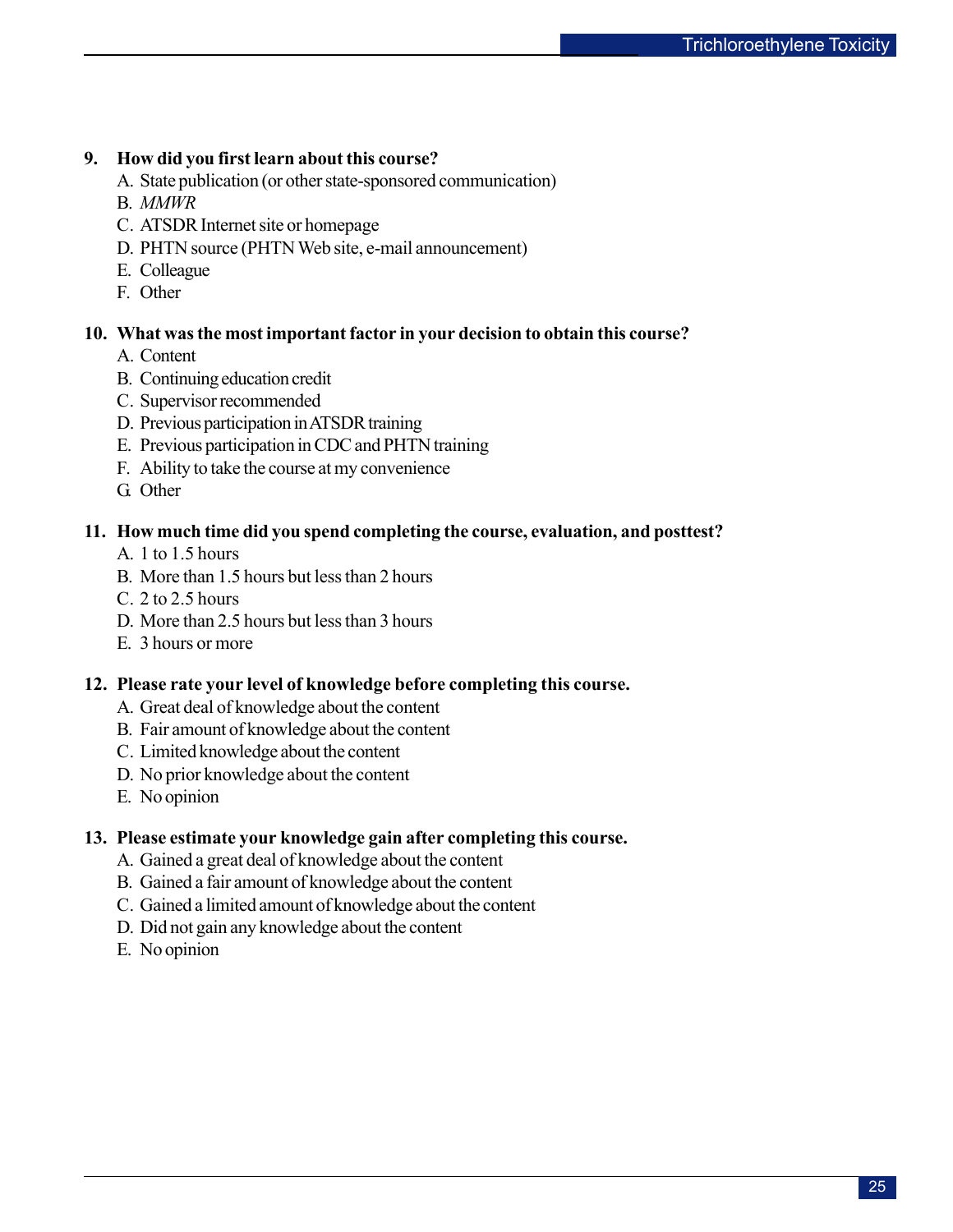**Please use the scale below to rate your level of agreement with the following statements (questions 14–25) about this course.** 

- A. Agree
- B. No opinion
- C. Disagree
- D. Not applicable
- **14. The objectives are relevant to the goal.**
- **15. The tables and figures are an effective learning resource.**
- **16. The content in this course was appropriate for my training needs.**
- **17. Participation in this course enhanced my professional effectiveness.**
- **18. I will recommend this course to my colleagues.**
- **19. Overall, this course enhanced my ability to understand the content.**
- **20. I am confident I can discuss the major exposure routes for trichloroethylene.**
- **21. I am confident I can describe two potential environmental and occupational sources of exposure to trichloroethylene.**
- **22. I am confident I can state two reasons why trichloroethylene is a health hazard.**
- **23. I am confident I can describe factors contributing to trichloroethylene toxicity.**
- **24. I am confident I can identify evaluation and treatment protocols for persons exposed to trichloroethylene.**
- **25. I am confident I can list two sources of information on trichloroethylene.**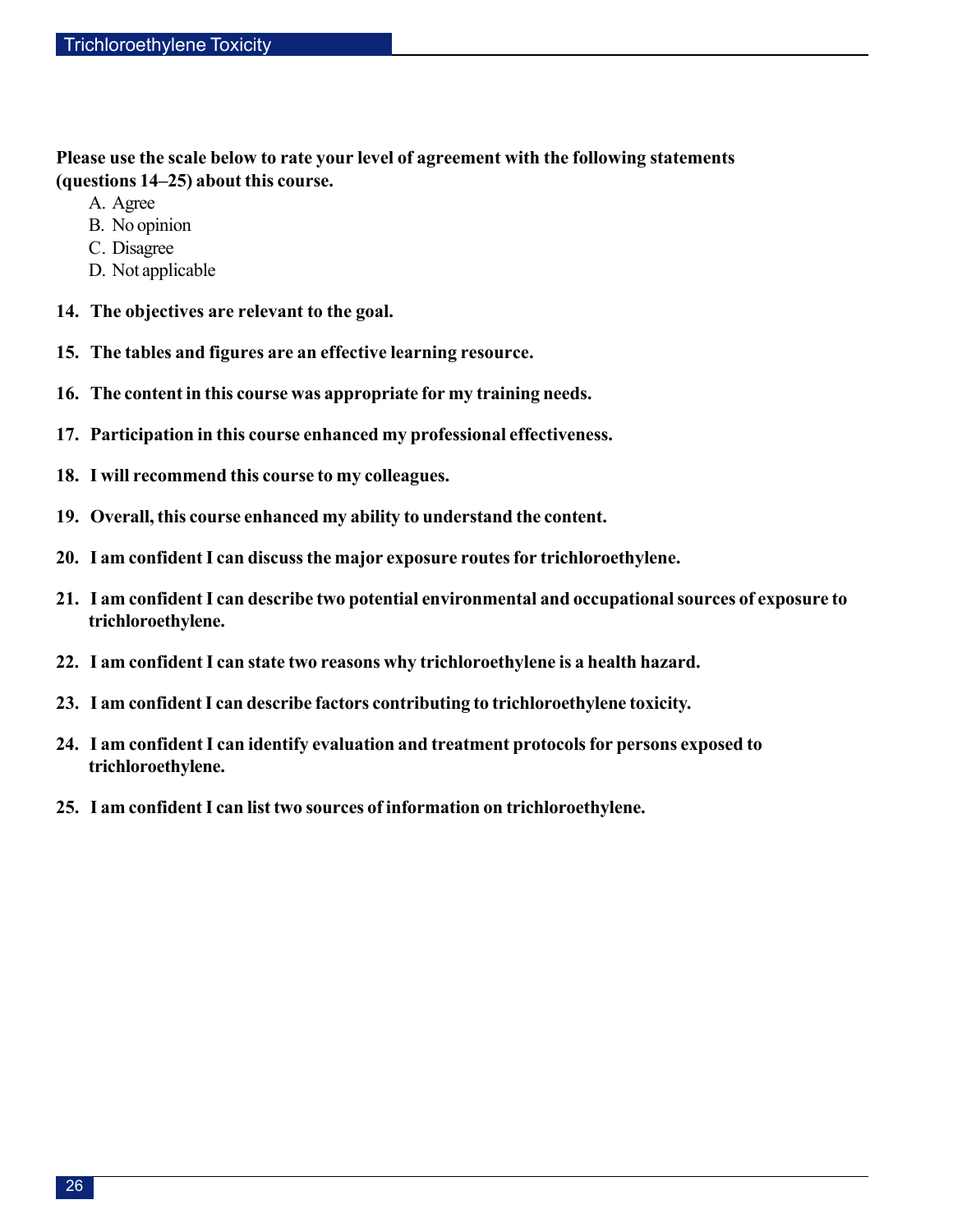# **Posttest**

If you wish to receive continuing education credit for this program, you must complete this posttest. Each question below contains five suggested answers, of which one or more is correct. **Circle all correct answers on the answer sheet.** 

## **26. Acute TCE exposure can adversely affect all of the following except**

- A. CNS
- B. skin
- C. pancreas
- D. mucous membranes
- E. joints.

### **27. Chronic exposure to TCE might**

- A. cause headaches or drowsiness
- B. mildly alter liver function
- C. cause short-term memory deficits
- D. cause Alzheimer disease
- E. result in Gilbert syndrome.

### **28. Laboratory tests to confirm TCE exposure include**

- A. blood analysis for trichloroethanol
- B. breath analysis for trichloroacetic acid
- C. urinary creatinine
- D. cardiac isoenzymes
- E. urinary trichloroacetic acid.

### **29. Common clinical effects associated with acute exposure to pure TCE at concentrations >2,000 ppm include**

- A. trigeminal neuralgia
- B. peripheral neuropathy
- C. CNS depression
- D. nausea
- E. upper respiratory tract and eye irritation.

### **30. Drinking water contaminated with low levels of TCE has been conclusively associated with**

- A. trigeminal neuralgia
- B. cardiac ventricular dysrhythmias
- C. hepatorenal syndrome
- D. no specific pathology
- E. cleft palate in children born to exposed pregnant women.

### **31. Cardiac toxicity due to TCE exposure**

- A. is a frequent cause of death among dry-cleaning workers
- B. has not caused increased mortality among metal degreasers
- C. is caused by the metabolism of TCE to carbon monoxide
- D. might lead to dysrhythmias
- E. might be due to arteriosclerosis.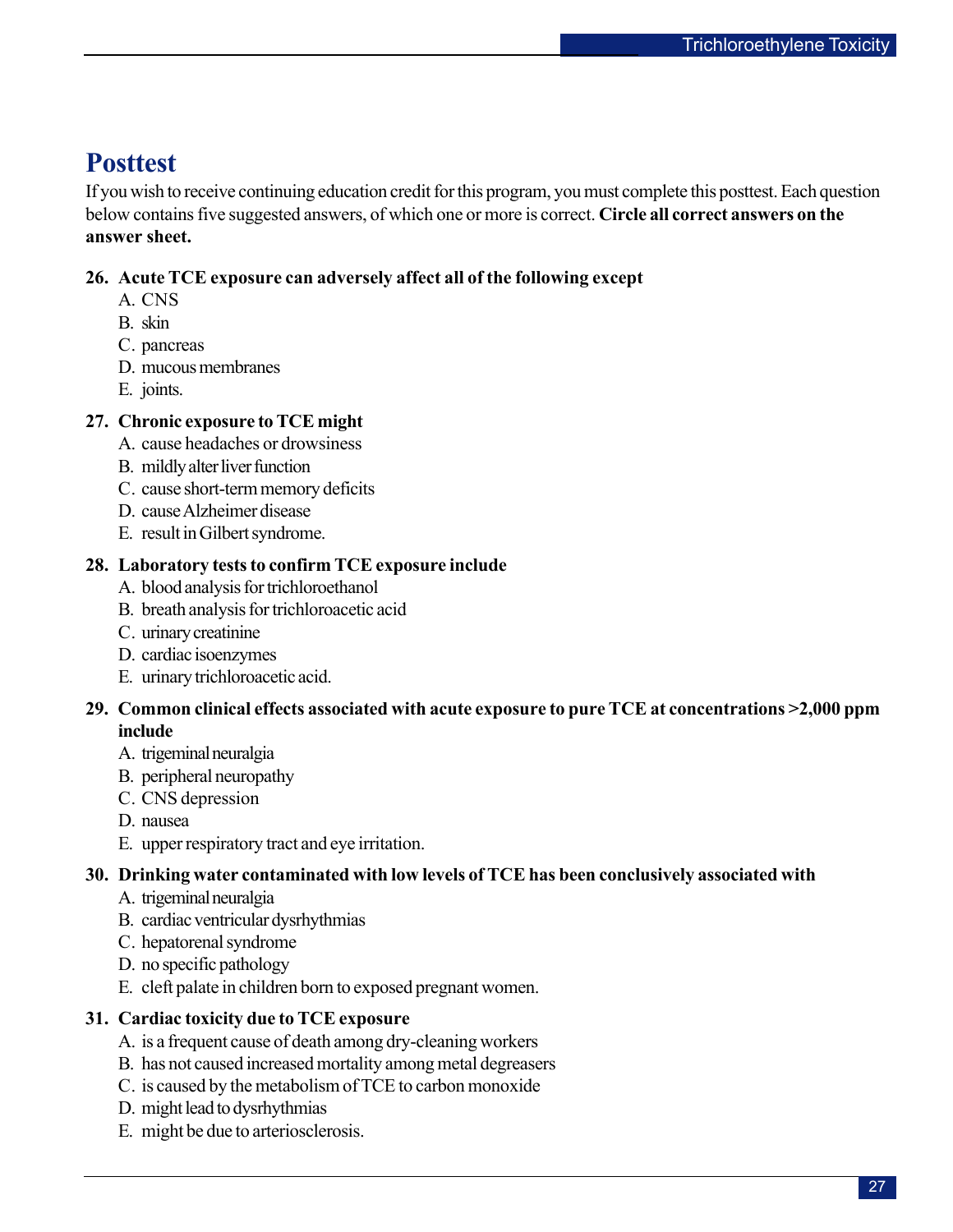### **32. Treatment for acute inhalation of TCE might include**

- A. symptomatic support
- B. inducing emesis
- C. hemodialysis
- D. oxygen
- E. milk of magnesia.

## **33. The likelihood of TCE exposure exists for**

- A. accountants
- B. automobile parts manufacturers
- C. judges
- D. electronics workers
- E. race-car drivers.

## **Note to Nurses**

CDC is accredited by the American Nurses Credentialing Center's (ANCC) Commission on Accreditation. ANCC credit is accepted by most State Boards of Nursing.

California nurses should write in "ANCC - Self-Study" for this course when applying for relicensure. A provider number is **not** needed.

Iowa nurses must be granted special approval from the Iowa Board of Nursing. Call 515-281-4823 or e-mail marmago@bon.state.ia.us to obtain the necessary application.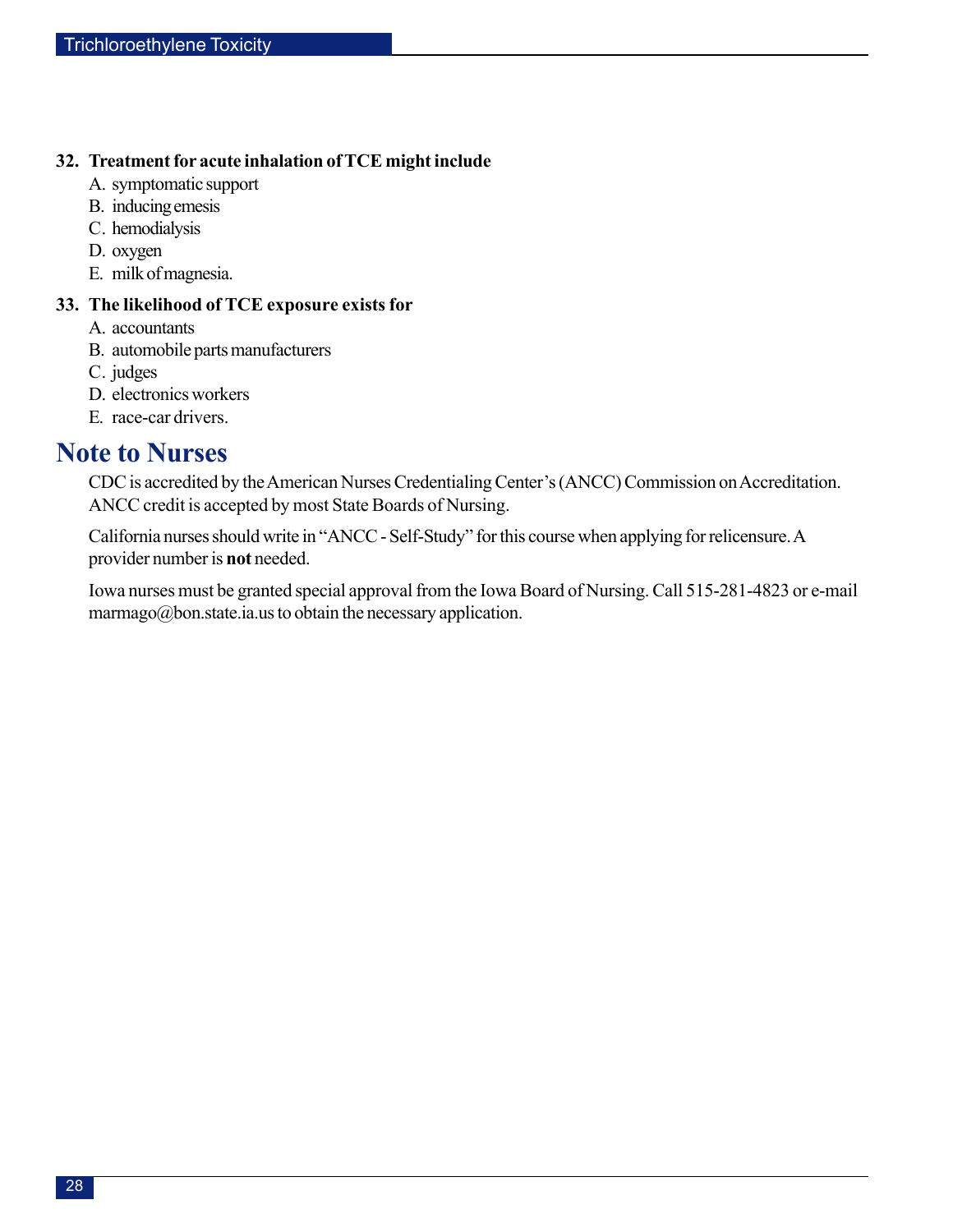### <span id="page-28-0"></span>*Case Studies in Environmental Medicine:*

# **Trichloroethylene Toxicity**

# **Answer Sheet, Course Number SS3056**

**Instructions for submitting hard-copy answer sheet:** Circle your **case studies online at case studies online at** answers. To receive your certificate, you must answer **all** questions. **www.atsdr.cdc.gov/HEC/CSEM/**  Mail or fax your completed answer sheet to **and complete the evaluation** 

**Fax:**  $770-488-4178$ , ATTN: Continuing Education Coordinator **online at www2.cdc.gov/** 

**Mail:** Continuing Education Coordinator **atsdrce/.** Agency for Toxic Substances and Disease Registry Division of Toxicology and Environmental Medicine **Online access allows you to Online access allows you to and**  $1600$  Clifton Boad, NE (MS E 22) **receive your certificate as socially receive your certificate as socially receive your certificate as socially receive your certificate as socially receive your certificate as socially receive your certificate as socially** 

**Be sure to fill in your name and address on the back of this form.** 

| 1.    | $\bf{A}$     | $\mathbf{B}$   | $\mathcal{C}$ | $\mathbf D$ | E | $\boldsymbol{\mathrm{F}}$ | G | H |              |              |   |  | 18. A |       | $\mathbf{B}$   | $\mathcal{C}$ | D |             |
|-------|--------------|----------------|---------------|-------------|---|---------------------------|---|---|--------------|--------------|---|--|-------|-------|----------------|---------------|---|-------------|
| 2.    | $A \quad B$  |                | $\mathcal{C}$ | $\mathbf D$ | Ε |                           |   |   |              |              |   |  |       | 19. A | $\mathbf{B}$   | $\mathcal{C}$ | D |             |
| 3.    | $\mathbf{A}$ | $\mathbf{B}$   | $\mathcal{C}$ | $\mathbf D$ | E | $\mathbf{F}$              |   |   |              |              |   |  | 20. A |       | $\overline{B}$ | $\mathcal{C}$ | D |             |
| 4.    | A B          |                | $\mathcal{C}$ | $\mathbf D$ | E |                           |   |   |              |              |   |  | 21. A |       | $\mathbf{B}$   | $\mathcal{C}$ | D |             |
| 5.    | $\mathbf{A}$ | $\mathbf{B}$   | $\mathcal{C}$ | D           | E | $\mathbf{F}$              | G | H | $\mathbf{I}$ | $\mathbf{J}$ | K |  | 22. A |       | $\mathbf{B}$   | $\mathcal{C}$ | D |             |
| 6.    | A B          |                | $\mathcal{C}$ | $\mathbf D$ | E | $\mathbf{F}$              |   |   |              |              |   |  | 23. A |       | $\mathbf{B}$   | $\mathcal{C}$ | D |             |
| 7.    | A B          |                | $\mathcal{C}$ | $\mathbf D$ | E | $\mathbf{F}$              |   |   |              |              |   |  | 24. A |       | $\mathbf{B}$   | $\mathcal{C}$ | D |             |
|       | 8. A B       |                | $\mathbf C$   | D           |   |                           |   |   |              |              |   |  | 25. A |       | $\mathbf{B}$   | $\mathcal{C}$ | D |             |
| 9.    | A            | $\mathbf{B}$   | $\mathcal{C}$ | D           | Ε | $\mathbf{F}$              |   |   |              |              |   |  | 26. A |       | $\mathbf{B}$   | $\mathcal{C}$ | D | E           |
| 10. A |              | $\overline{B}$ | $\mathbf C$   | $\mathbf D$ | E | $\mathbf{F}$              | G |   |              |              |   |  | 27. A |       | $\mathbf{B}$   | $\mathbf C$   | D | $\mathbf E$ |
| 11. A |              | $\mathbf{B}$   | $\mathcal{C}$ | D           | E |                           |   |   |              |              |   |  | 28. A |       | $\mathbf{B}$   | $\mathcal{C}$ | D | E           |
| 12. A |              | $\overline{B}$ | $\mathbf C$   | D           | E |                           |   |   |              |              |   |  | 29. A |       | $\mathbf{B}$   | $\mathcal{C}$ | D | E           |
| 13. A |              | $\mathbf{B}$   | $\mathcal{C}$ | D           | E |                           |   |   |              |              |   |  | 30. A |       | B              | $\mathcal{C}$ | D | E           |
|       | 14 A B       |                | $\mathbf{C}$  | D           |   |                           |   |   |              |              |   |  | 31. A |       | $\overline{B}$ | $\mathbf C$   | D | E           |
| 15. A |              | $\mathbf{B}$   | $\mathcal{C}$ | D           |   |                           |   |   |              |              |   |  | 32. A |       | B              | $\mathcal{C}$ | D | E           |
| 16. A |              | $\mathbf{B}$   | $\mathcal{C}$ | D           |   |                           |   |   |              |              |   |  | 33. A |       | $\mathbf{B}$   | $\mathcal{C}$ | D | E           |
| 17. A |              | $\mathbf{B}$   | $\mathcal{C}$ | D           |   |                           |   |   |              |              |   |  |       |       |                |               |   |             |

| 18. | $\mathbf{A}$ | $\mathbf{B}$ | $\mathcal{C}$           | D           |   |
|-----|--------------|--------------|-------------------------|-------------|---|
| 19. | $\mathbf{A}$ | $\mathbf{B}$ | $\mathsf{C}\phantom{0}$ | D           |   |
| 20. | $\mathbf{A}$ | $\mathbf{B}$ | $\mathcal{C}$           | $\mathbf D$ |   |
| 21. | $\mathbf{A}$ | B            | $\mathcal{C}$           | D           |   |
| 22. | $\mathbf{A}$ | $\mathbf{B}$ | $\mathbf C$             | D           |   |
| 23. | $\mathbf{A}$ | $\mathbf{B}$ | $\mathcal{C}$           | D           |   |
| 24. | $\mathbf{A}$ | $\mathbf{B}$ | $\mathcal{C}$           | $\mathbf D$ |   |
| 25. | $\mathbf{A}$ | $\mathbf{B}$ | $\mathbf{C}$            | D           |   |
| 26. | $\mathbf{A}$ | $\mathbf{B}$ | $\mathcal{C}$           | D           | E |
| 27. | $\mathbf{A}$ | $\mathbf{B}$ | $\mathsf{C}$            | D           | E |
| 28. | A            | $\mathbf{B}$ | $\mathcal{C}$           | D           | E |
| 29. | $\mathbf{A}$ | B            | $\mathcal{C}$           | D           | E |
| 30. | $\mathbf{A}$ | $\mathbf{B}$ | $\mathcal{C}$           | D           | E |
| 31. | A            | $\mathbf{B}$ | $\mathcal{C}$           | D           | E |
| 32. | $\mathbf{A}$ | B            | $\mathcal{C}$           | D           | E |
| 33. | A            | $\mathbf B$  | $\mathcal{C}$           | D           | E |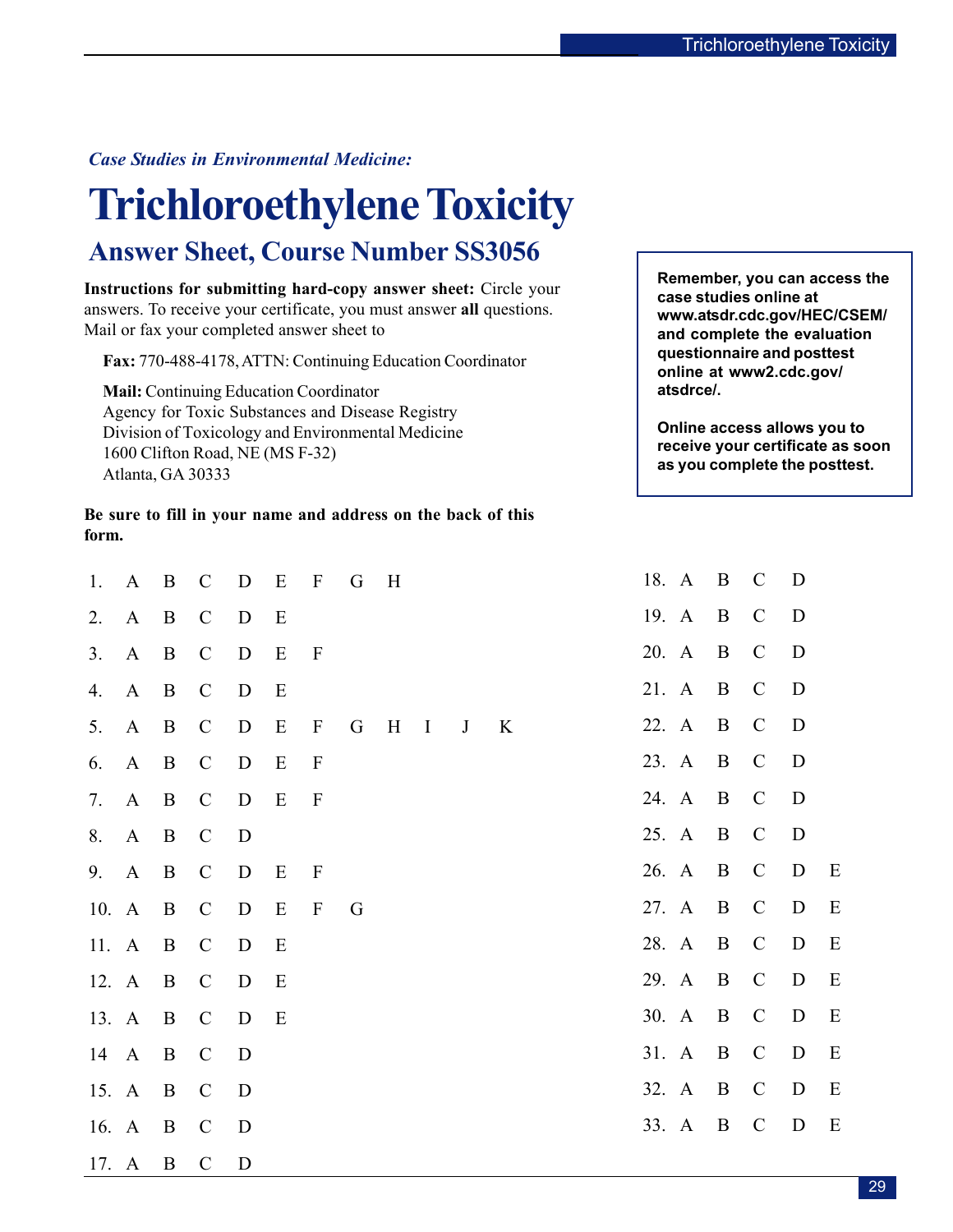Name: E-mail (not required):

Place Stamp Here

Address:

Zip code:

Check here to be placed on the list to pilot  $\circ$ test new case studies

fold here first

*Continuing Education Coordinator*  **Agency for Toxic Substances and Disease Registry Division of Toxicology and Environmetnal Medicine 1600 Clifton Road, NE (MS F-32) Atlanta, GA 30333** 

fold here second

**Access the case studies online at www.atsdr.cdc.gov/ HEC/CSEM/ and complete the evaluation questionnaire and posttest online at www2.cdc.gov/atsdrce/.** 

**Online access allows you to receive your certificate as soon as you complete the posttest.**